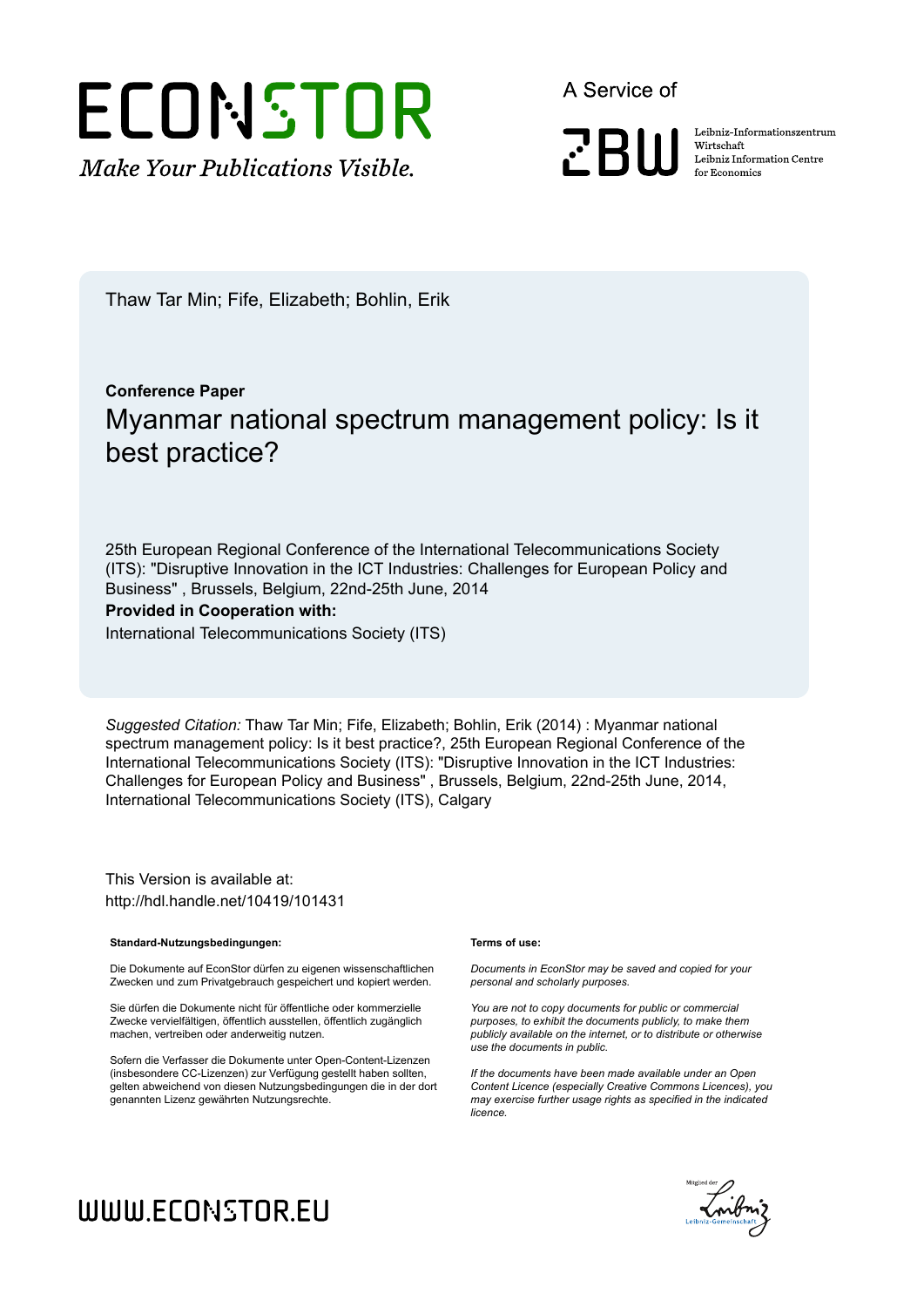#### **Myanmar national spectrum management policy: Is it best practice?<sup>1</sup>**

Thaw Tar Min<sup>2</sup>

Division of Technology and Society, Department of Technology Management and Economics

Chalmers University of Technology, Gothenburg, Sweden

Elizabeth Fife

Institute for Communication Technology Management, Marshall School of Business

University of Southern California, Los Angeles, USA

Erik Bohlin

Division of Technology and Society, Department of Technology Management and Economics

Chalmers University of Technology, Gothenburg, Sweden

#### **Abstract**

Over the past decade, several debates on spectrum management regimes in the developed countries have been held. However, the spectrum management regimes of developing countries are relatively understudied, especially least-developed countries. This paper studies current spectrum management reform in Myanmar. Myanmar has pursued reform of its telecommunication sector over the past two years. The initial round of reform resulted in the issuing of two nationwide telecom-operating licenses, followed by development of a regulatory policy framework to promote competition. Yet, the development of the country's regulatory policy is still on going. In terms of spectrum management, spectrum is regulated and allocated by the Department. At present, valuable spectrum is critically under-utilized in Myanmar. As part of the allocation of licenses to other operators, a clear allocation of spectrum is important in enabling cost and time efficient provision of services to the market. Therefore, the need for a transparent spectrum policy, that is, monitoring, identifying spectrum that is already in use, and protection of assigned frequencies still needs development.

As a greenfield market, Myanmar has the opportunity to benefit from an improved use of its spectrum and to adopt efficient spectrum management policies. This paper will review three basic approaches for spectrum management regime, study the current spectrum management reform in Myanmar, offer policy recommendations and provide implications for future research on spectrum management and related areas. The findings show that Myanmar government had been using obsolete policies for ages. Until recent two years, major policy changes were happened. In addition, the spectrum management reform in Myanmar is going through a transition from the government-based approach to the market-based approach. Liberalized spectrum management policies have been issued, but not yet put into action.

<u> 1989 - Johann Stein, fransk politik (d. 1989)</u>

<sup>&</sup>lt;sup>1</sup> This paper is based on the research conducted by the first and second author for the second edition of Pacific

Telecommunications Council Broadband Reports, Myanmar: Telecoms' Last Frontier, available at www.ptc.org.

<sup>&</sup>lt;sup>2</sup> Corresponding author; email address: thaw@chalmers.se.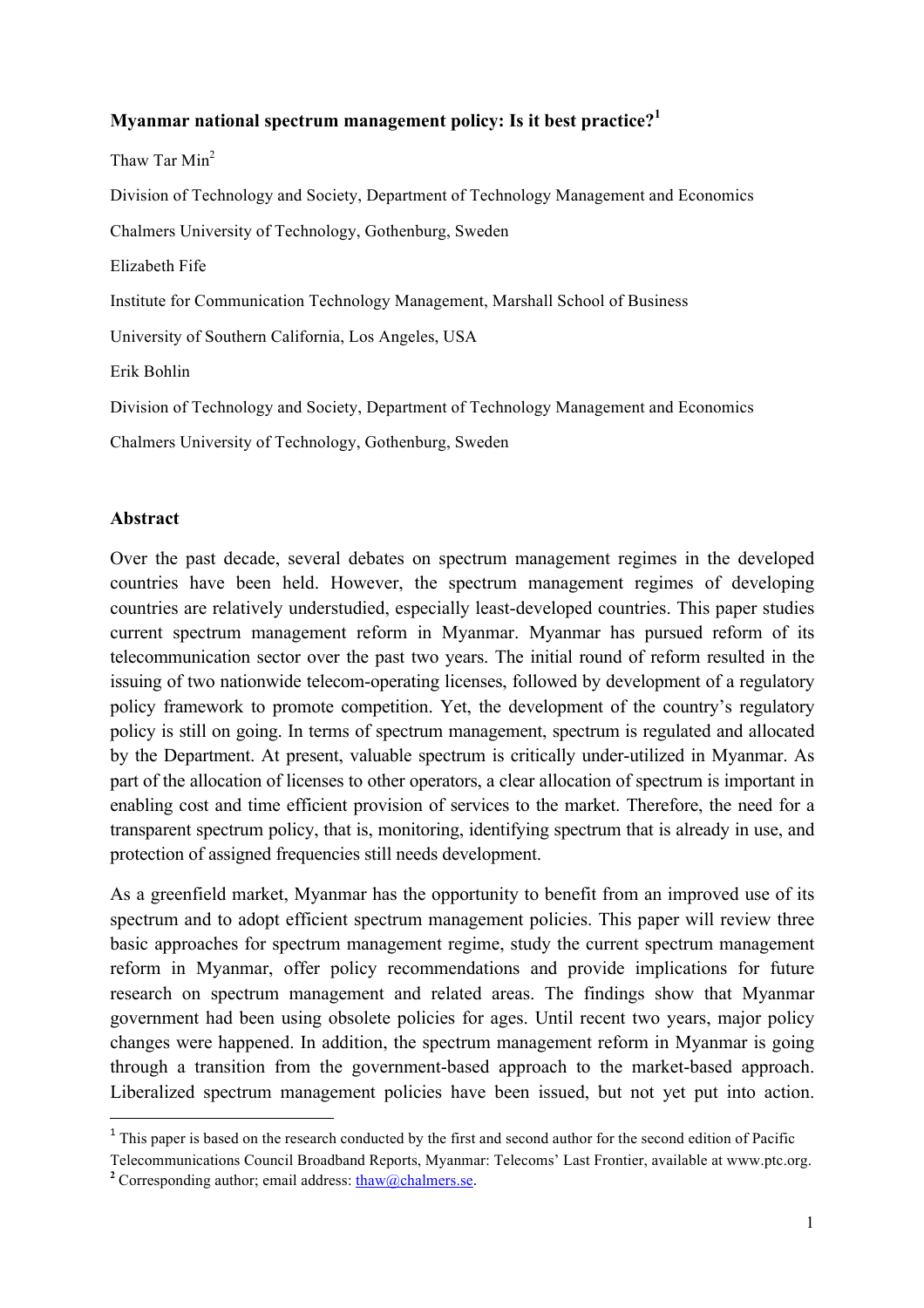Hence, the study argues that the government should have a strong, committed regulatory environment in place before embarking on a transition in order to facilitate the transition process. Finally, this study provides further studies on liberalization, the digital divide, the development of telecom and broadband policy and specific reform in Myanmar.

**Keywords:** spectrum management, policy, liberalization, Myanmar

#### **1. Introduction**

Isolated, after many years of military rule, Myanmar's new regime is pursuing political, social and economic reforms. The process began in 2010 when the first general democratic elections were held. The country's political opening also has offered new opportunities for foreign investors. Myanmar has received enormous attention from the international community that has shown eagerness to support the country's reform process and modernization efforts. The country's strategic location, located at the heart of the world's fastest growing economic region has also motivated interest in its growth potential. Myanmar is the second largest country in Southeast Asia in terms of total land area and is bordered by Bangladesh, India, the People's Republic of China, Lao People's Democratic Republic (Lao PDR) and Thailand. The country is rich in natural resources such as minerals, metals, petroleum, natural gas, mines and forests. This greenfield situation presents Myanmar with an opportunity to leapfrog over intermediate stages of economic, political and social development.

Telecommunications is viewed as one of the fundamental pillars for Myanmar to modernize and improve economic growth (Chhor et al., 2013; Fife, 2014). In 2012, Myanmar was one of the least developed telecommunications markets in Asia (Goeres et al., 2013). Official Myanmar government reports indicate that market penetration was 2.5 million mobile subscribers in 2012 (Nomura Research, 2012). As a least-developed nation with less than 10% teledensity (4% Internet penetration and 6% mobile penetration) and a market of over 60 million customers, the potential is massive for the telecom industry. Myanmar has held intense interest for global telecom providers given this unique opportunity to build networks and services for a substantial customer base in an economy that is expected to grow dramatically in the next few years. The rarity of such a market with low penetration and yet growth potential has been described as the "last frontier" for Asian telecom (Fife, 2014).

Myanmar's telecom sector is rapidly changing and foreign investment is increasing. A robust telecommunications regime that supports competition and liberalization is critical to supporting market growth, advanced technologies and user adoption. With the right policy formulation and strategies, Myanmar's telecom sector is expected to boom in the next five years with the mobile broadband market likely driving Internet penetration. Current reforms are supporting mobile telecommunications and mobile services such as mobile banking and mobile payments (Economist, 2013; Fife, 2014). The potential increased demand in wireless communications will require access to more spectrums.

Spectrum is a natural, non-depleteable, but scarce resource. The radio frequency spectrum is a key element of the telecommunications infrastructure that supports an information society. It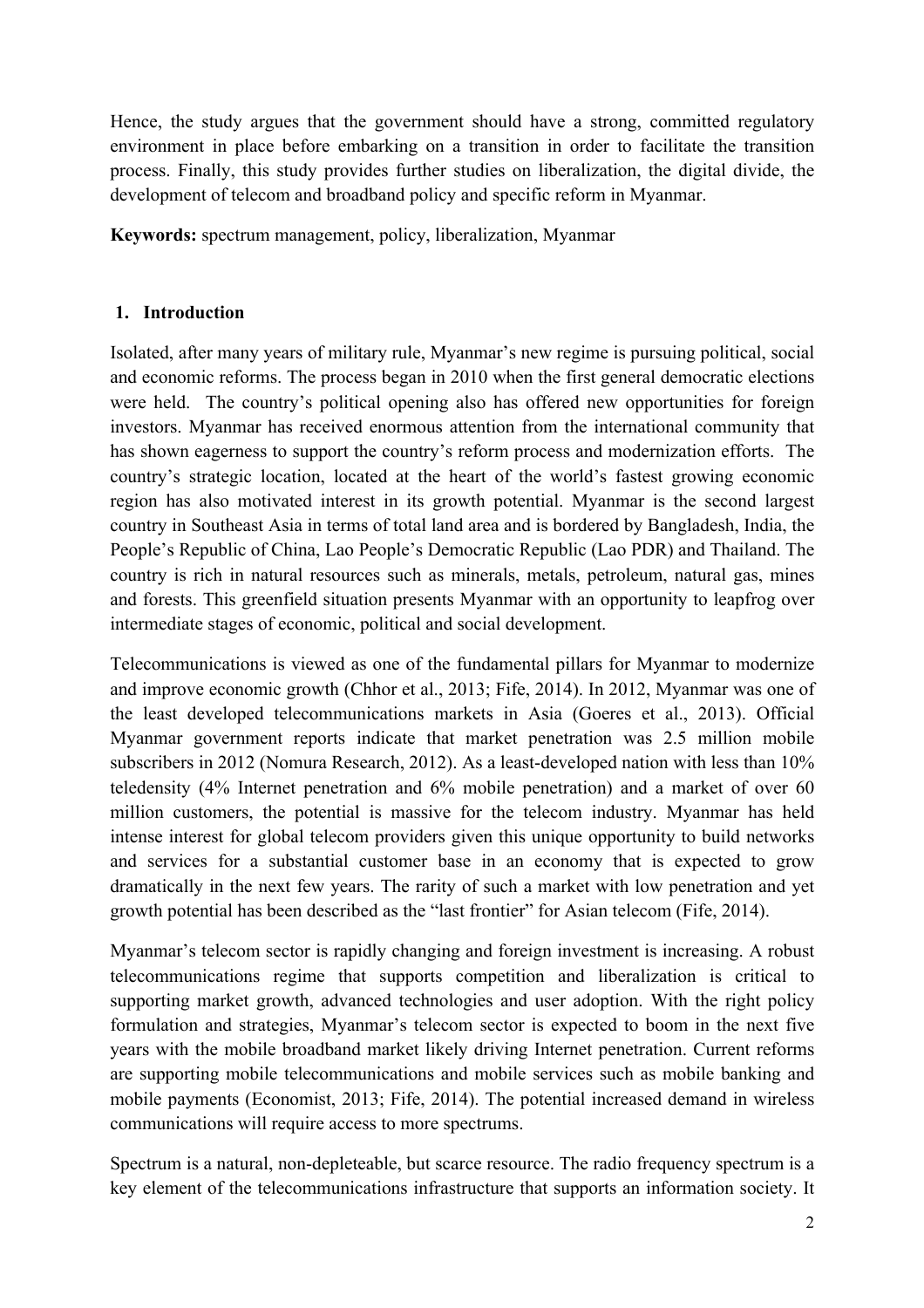is also a major strategic asset for the economies of many developed and developing countries. The recent development of new telecommunications technologies and services, rapid demand growth of wireless services, changing patterns of spectrum use and, especially, the introduction of high-speed mobile broadband has increased demand for access to this limited resource to support more users, more usage and higher capacity. Hence, spectrum management policy has become an important issue among regulators and policy makers around the world, to achieve efficient distribution of this scarce resource.

In the past decade, there has been debate on spectrum management reform in the industrialized nations. Much research has been put into developing a wide range of spectrum management regimes for developed countries to adapt to innovative wireless communications systems (Faulhaber, 2005; Cave et al., 2007; Pogorel, 2007; Bohlin et al., 2008; Freyens, 2009; Sridhar et al., 2013; Minervini, 2014). However, the spectrum management regimes of developing countries are relatively understudied. Wellenius and Neto (2005) find that spectrum management reforms in developing countries are relatively important since the changes underway are of global significance. In addition, it is thought that it can be easier for developing countries to adopt more efficient spectrum management regimes and to reap larger payoffs than it is for developed countries since developing countries have less investment in telecommunication infrastructure (Wellenius and Neto, 2008).

At present, valuable spectrum is critically under-utilized in Myanmar. Until recently, there was only one provider of telecommunications services, namely Myanmar Posts and Telecommunications (MPT). Hence, there was little discussion on the use of spectrum for its network and dealing with interference issues. There was no clear spectrum policy to monitor and identify the spectrum that is already in use and protection of assigned frequencies. Spectrum management in Myanmar was not able to keep up with current changing technology, business practice and economic policy (ITU, 2012). Since Myanmar is starting with a fresh slate, the country has the opportunity to benefit from an improved use of its spectrum and adopt efficient<sup>3</sup> spectrum management policies. Thus, the purpose of the paper is to review briefly three principal approaches for spectrum management reform, examine which approach was used in the current radio spectrum management reform in Myanmar, provide policy recommendations and suggest an agenda for future research on spectrum management and related areas.

The paper is organized as follows. Section 2 describes briefly the history of the telecommunication sector and telecom regulatory environment in Myanmar. Section 3 reviews the different options for spectrum management regimes. Section 4 illustrates current state of spectrum management policy in Myanmar, while Section 5 provides a discussion of Myanmar's current spectrum regimes and recommendations of suitable regimes for Myanmar. Section 6 gives implications for future research on spectrum management. Lastly, it concludes with Section 7.

 

<sup>&</sup>lt;sup>3</sup> This paper frequently refers to efficient spectrum management or efficient use of spectrum, implying that allocation of frequencies should ideally be based on technical, commercial and societal requirements. Without consideration of these factors, valuable spectrum may be underutilized.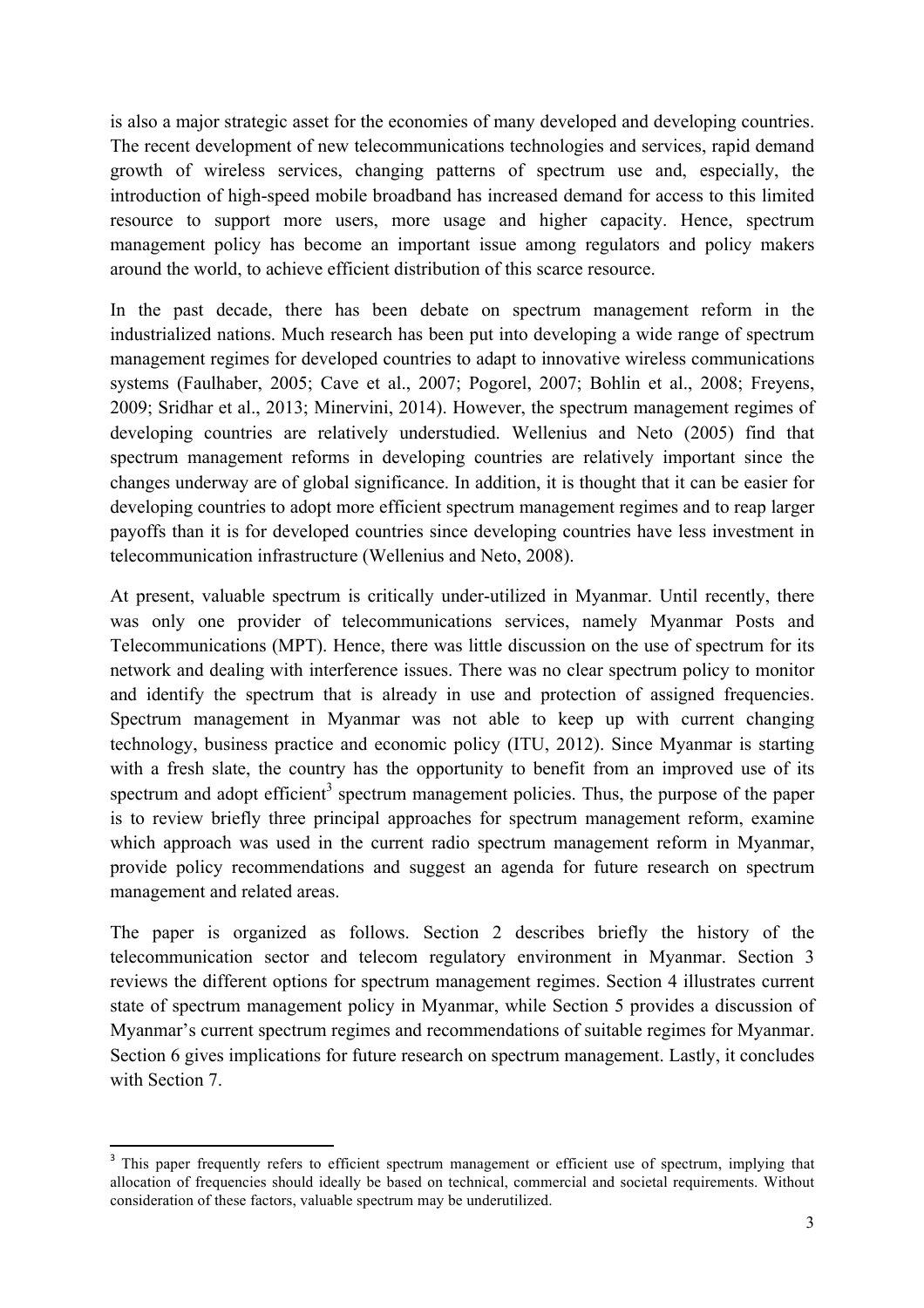#### **2. Overview of Myanmar's Telecommunications Sector**

While Myanmar was under military control, its telecoms markets were firmly regulated by the Ministry of Communications and Information Technology (MCIT), which was formerly referred to as the Ministry of Communications, Posts and Telegraphs  $(MCPT)^4$ . MCIT was founded in 1884. Until 2012, the state-owned monopoly Myanmar Posts and Telecommunications (MPT) dominated Myanmar's telecommunication sector and MPT was the primary provider of telecommunications services in the country. Furthermore, Posts and Telecommunications Department (PTD) has acted as Myanmar's telecom regulator. Both MPT and PTD are operating under MCIT and were founded in 1972. Myanmar now has three Internet service providers (ISPs) that include MPT, Yatanarpon Teleport (YTP), which is partially owned by government and Redlink Group, a privately owned company, which is owned by family members of government officials.

#### **2.1 Brief History of Myanmar's Telecom**

<u> 1989 - Johann Stein, fransk politik (d. 1989)</u>

In 1861, the first telegraph lines were built in Myanmar. However, services were not offered until1884. The total number of telephones in Yangon at that time was about 1,300. In 1937, telegraph and telephone services in provincial areas were launched by using open wire lines and open wire carrier systems. In the same year, Myanmar became a member of the ITU. Crossbar automatic exchanges were introduced in 1956. By the early 1970's, there were 143 exchanges in the country of which 6 were automatic exchanges located in Yangon. The total number of telephone had grown to 17,400 in Yangon and nationwide numbered about 22,000. In 1960, the first low capacity microwave transmission system was established for national long distance communication. High frequency (HF) radio communication was used for international telephone and telex services. The standard-B satellite earth station with an international gateway switch and 6 GHz 960 channel baseband analog microwave systems was installed in 1978. The satellite earth station had a capacity of 60 SCPC/IDR (single channel per carrier/ intermediate data rates), circuits and had direct connections to six countries. In 1987, digital electronic exchanges were installed which led to the growth of telephones to around 73,000. Domestic satellite earth stations and VSAT systems were employed in 1991 to provide long distance telephone services (Nomura Research, 2012).

In the 1990's, the following technologies were introduced mainly in Yangon: cellular mobile telephone system (Analog AMPS 800), Digital AMPS (D-AMPS), standard-A satellite earth station with a new international gateway switch, International Direct Dialling Service, Wireless in the Local Loop (WLL) automatic radio telephone systems (TDMA), Digital European Cordless Telecommunications (DECT) radio telephone system and CDMA network (800 MHz). At the time, Myanmar was the first country that had introduced the CDMA 800 MHz in South-East Asia (Evans, 2013). MPT commissioned GSM (900 MHz) in 2002, targeted 70,000 connections in Yangon and 30,000 in Mandalay. As shown in Table 1, a third generation network, W-CDMA (2100 MHz) was launched by MPT in 2008. At the same time,

<sup>&</sup>lt;sup>4</sup> In November 2012, Myanmar's Parliament changed the name of the Ministry of Communications, Posts and Telegraphs (MCPT) to the Ministry of Communications and Information Technology (MCIT).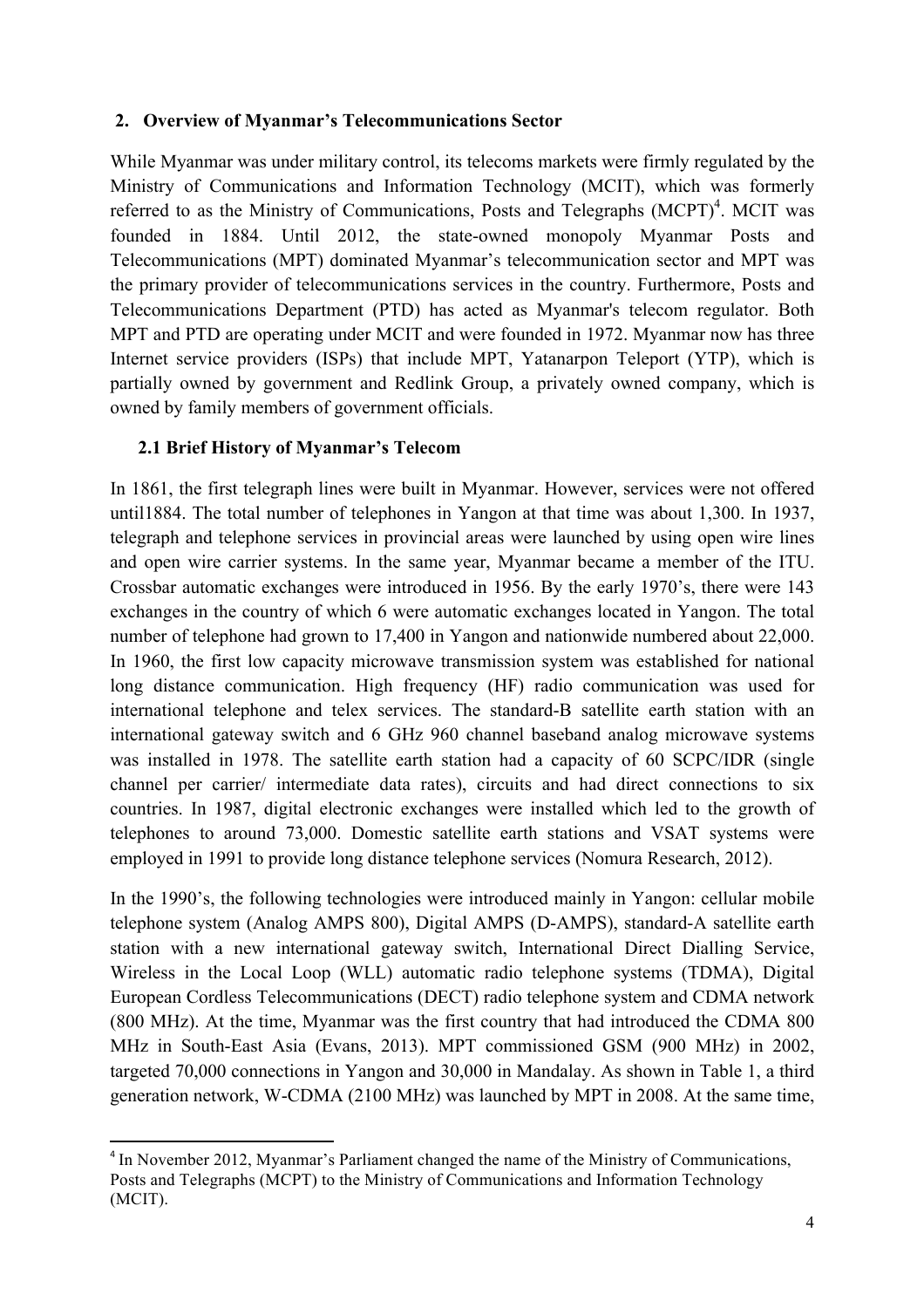MPT also introduced CDMA (450 MHz). Due to infrastructure inadequacies, MPT introduced 3G on a limited basis. As of 2013, MPT was still performing a limited LTE trial in the 1,800 MHz (TeleGeography, 2013; Evans, 2013). In the beginning of 2014, international roaming services for GSM and WCDMA were launched in Myanmar, through a contract with France Telecom/Orange (Bushell-Embling, 2014).

| <b>Mobile Service</b> | <b>Generation</b> | <b>Frequency</b> | <b>Service Provider</b> | Launch    |
|-----------------------|-------------------|------------------|-------------------------|-----------|
| <b>AMPS</b>           | 1G                | <b>800 MHz</b>   | <b>MPT</b>              | 1993      |
| <b>D-AMPS</b>         | 2G                | <b>800 MHz</b>   | <b>MPT</b>              | 1993      |
| <b>TDMA</b>           | 2G                | <b>800 MHz</b>   | <b>MPT</b>              | 1995      |
| <b>CDMA</b>           | 2G                | 800 MHz/ 450 MHz | <b>MPT</b>              | 1997/2008 |
| <b>GSM</b>            | 2G                | <b>900 MHz</b>   | <b>MPT</b>              | 2002      |
| <b>W-CDMA</b>         | 3 <sub>G</sub>    | 2100 MHz         | <b>MPT</b>              | 2008      |
| <b>LTE</b>            | 4G                | <b>1800 MHz</b>  | <b>MPT</b>              | Trail     |

Table 1. Mobile network in Myanmar

Source: TeleGeography (2013); Evans (2013)

As for broadcasting, TV broadcasts were not available in Myanmar until 1985. All broadcasting within the country was heavily regulated by the government. Until 1995, there was only one government-run TV station, Myanmar TV (MRTV-3). The channel has long been used as a propaganda tool of the ruling military elite. In 1995, a new TV channel, Myawaddy TV was established in order to reach a younger audience with its propaganda. Both channels were strictly controlled by the government (Fink, 2009).

The existing telecom infrastructures in the country remain relatively poor and insufficient. At present, Myanmar has approximately 400 base stations, 1,800 towers and 15,000 km. of fiber (TMT Finance, 2013). These facilities are mainly located between the major cities of Yangon, Nay Pyi Daw and Mandalay. Due to the lack of submarine cable links, Myanmar has very limited capacity (Nomura Research, 2012). Myanmar currently has about 2.8 million telephone lines; 2 millionare mobile lines and the rest are fixed lines. In terms of teledensity, even including mobile telephony, it is only 1.32% which is the lowest in the ASEAN (Fife, 2014). Official Myanmar government reports showed that market penetration was 5.44 million subscribers in 2012 (Nomura Research, 2012).

| <b>Technology</b>          | <b>Subscribers</b> | <b>Number of Cities</b> |
|----------------------------|--------------------|-------------------------|
| <b>GSM</b>                 | 836 967            | 98                      |
| <b>W-CDMA</b>              | 28 000             |                         |
| <b>CDMA 2000 (450 MHz)</b> | 698 060            | 210                     |
| <b>CDMA 2000 (800 MHz)</b> | 382 750            | 19                      |
| <b>Multi-carrier WiLL</b>  | 150 000            | 12                      |
| Source: ITU $(2012)$       |                    |                         |

Table 2. Mobile subscribers in Myanmar (As of 2011)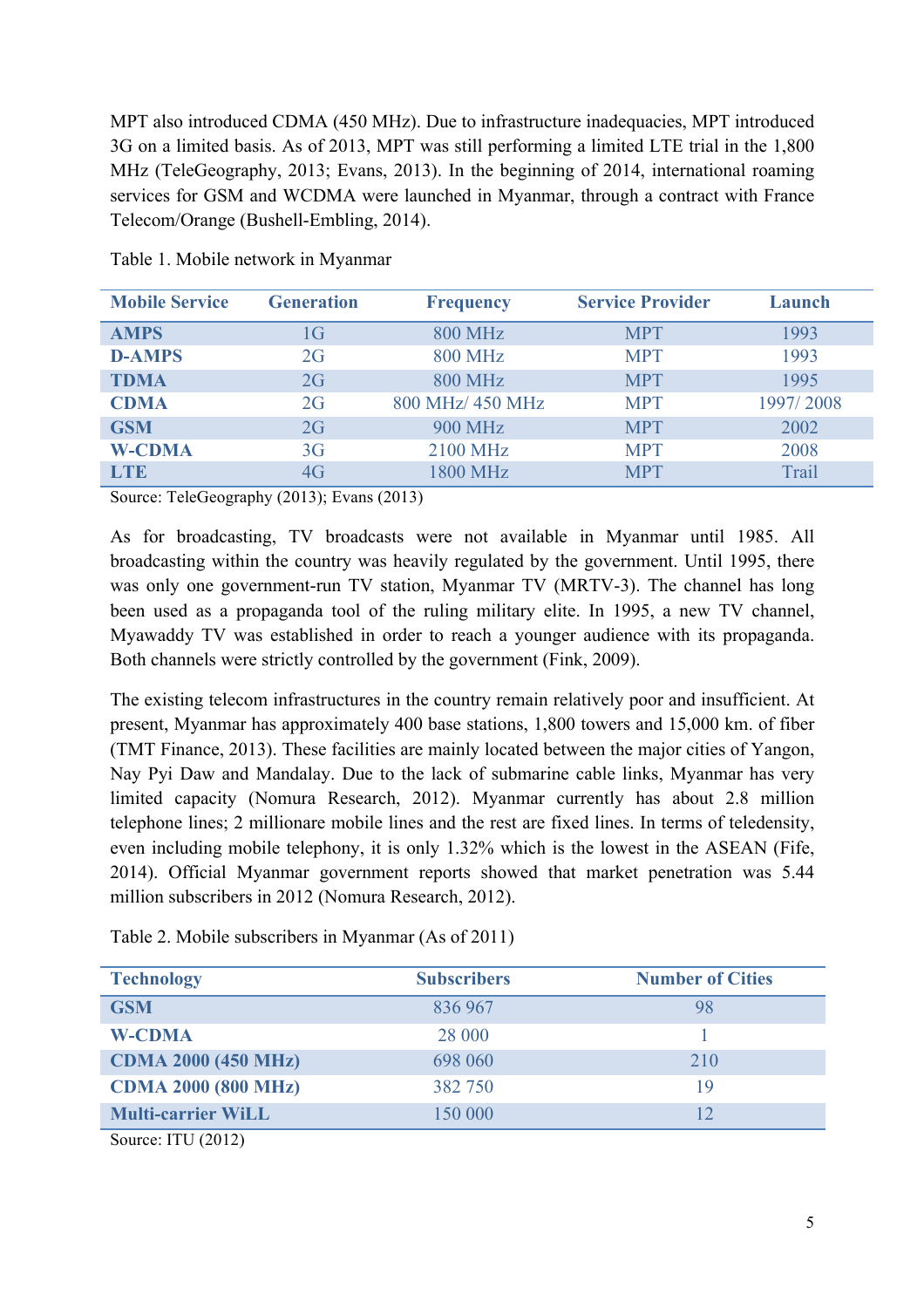#### **2.2 Myanmar's Telecom Regulatory Background**

To regulate the telecommunication sector, the primary instruments of legislation have been the Myanmar Telegraph Act, 1885 and the Myanmar Wireless Telegraph Act, 1934 (TeleGeography, 2013). The State-owned Economic Enterprises Law, enacted in 1989, assigned the property of the radio waves, all telecommunication services and facilities to the government. However, the law permitted government-private joint ventures (Ure, 2008). The Computer Science Development Law was issued in 1996 to develop computer networks in Myanmar. According to this law, any individual who imported or purchased computer technology is required to apply and register with the government (Labbé, 2010). In 2002, the Government developed an ICT master plan to harness the ICT industry, emphasize potential employment opportunities and an identify priority areas such as ICT infrastructure, legal and regulatory frameworks, human resource development and education. To support the electronic transactions technologies, it passed the Electronic Transactions Law in 2004 (UNESCAP, 2004; SEACOOP, 2010).

| Year            | <b>Law and Regulation</b>                                                                                                                                                           |
|-----------------|-------------------------------------------------------------------------------------------------------------------------------------------------------------------------------------|
| October, 1885   | Myanmar Telegraph Act (India Act XIII) <sup>1</sup>                                                                                                                                 |
| January, 1934   | Myanmar Wireless Telegraph Act (India Act XVII) <sup>2</sup>                                                                                                                        |
| March, 1989     | State-owned Economic Enterprises Law <sup>3</sup>                                                                                                                                   |
| October, 1993   | Amendment of Myanmar Wireless Telegraph Act <sup>4</sup>                                                                                                                            |
| September, 1996 | Computer Science Development Law <sup>5</sup>                                                                                                                                       |
| April, 2004     | Electronic Transactions Law <sup>6</sup>                                                                                                                                            |
| January, 2011   | Myanmar Special Economic Zone Law <sup>7</sup>                                                                                                                                      |
| October, 2013   | Telecommunications Law <sup>8</sup>                                                                                                                                                 |
| December, 2013  | Licensing rules <sup>9</sup> , Interconnection and access rules <sup>10</sup> , Spectrum<br>rules <sup>11</sup> , Numbering rules <sup>12</sup> and Competition rules <sup>13</sup> |

Table 3. Laws and regulations in Myanmar

1. http://www.mcpt.gov.mm/mcpt/myanmar-telegraph-act.htm

2. http://www.mcpt.gov.mm/mcpt/myanmar-wireless-telegraphy-act.htm

3. http://www.mcpt.gov.mm/mcpt/miscellaneous.htm

<sup>4.</sup> http://www.mcpt.gov.mm/mcpt/amendment.htm

<sup>5.</sup> http://www.mcpt.gov.mm/mcpt/myanmar-computer-science-development-law.htm

<sup>6.</sup> http://unpan1.un.org/intradoc/groups/public/documents/un-dpadm/unpan041197.pdf

<sup>7.</sup> http://www.mcpt.gov.mm/mcpt/miscellaneous.htm-0

<sup>8.</sup> http://www.mcit.gov.mm/content/telecommunications-law.html

<sup>9.</sup> http://www.mcit.gov.mm/sites/default/files/1 - MCIT - Final Licensing Rules - 122013 CLEAN.pdf

<sup>10.</sup> http://www.mcit.gov.mm/sites/default/files/2 - MCIT - Final Interconnection Rules 122213 CLEAN.pdf

<sup>11.</sup> http://www.mcit.gov.mm/sites/default/files/3 - MCIT - Final Spectrum Rules -122213 CLEAN-1.pdf

<sup>12.</sup> http://www.mcit.gov.mm/sites/default/files/4 - MCIT - Final Numbering Rules – 122213 CLEAN-1.pdf

<sup>13.</sup> http://www.mcit.gov.mm/sites/default/files/4 - MCIT - Final Competition Rules – 122213 CLEAN.pdf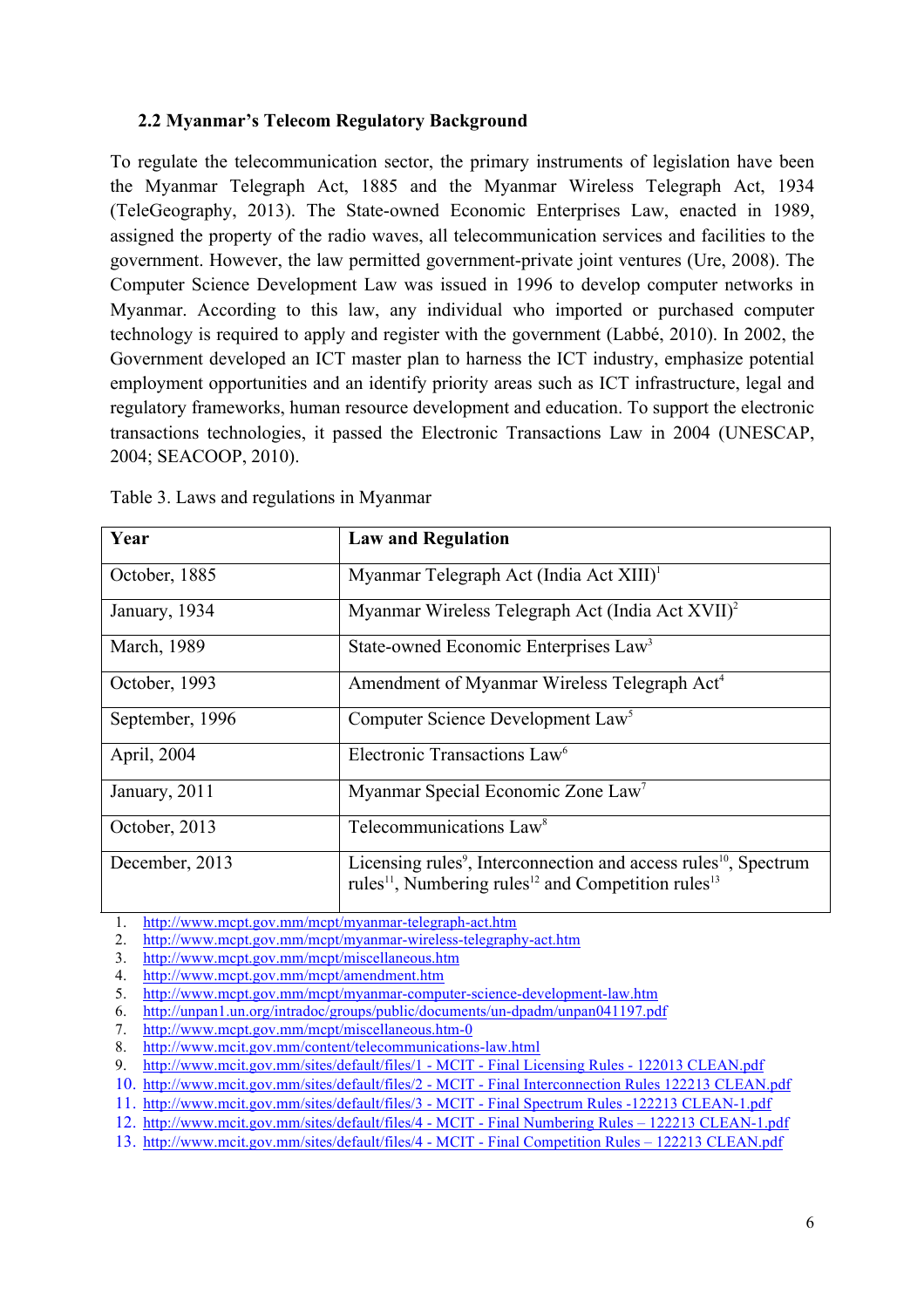In October 2013, the new regulatory regime, based on the Telecommunications Law, was promulgated. The law provides a broad-based framework governing the conduct of telecommunications-related activities in Myanmar (Polastri & Peng, 2013). The approval of the Telecommunications Law was followed by the issuance of two new telecommunications service licenses and the adoption of five key regulations. The five regulations were intended to implement the Telecommunications Law and set out the framework for MCIT and PTD to follow. The next set of regulatory instruments that will be developed include universal access strategy, consumer protections, standardization and type approval (Aung, 2013). Steps for establishing an independent regulator by 2015 are noted in the Telecommunications Law. The independent regulator will be established either through amendments to the existing Telecommunications Law or through the approval of new legislation that exclusively creates the regulator in 2015. Until then, MCIT acts as the policy maker and PTD as the regulator and licensor (Aung, 2013). The law also provides MCIT the ability to set up various mechanisms to fulfil universal service obligations, including the establishment of a Universal Service Fund (World Bank, 2013).

#### **3. Different Models for Spectrum Management Reform**

Spectrum management rests on a framework that will optimize the efficient use of spectrum (Bauer 2002). Traditionally, spectrum management by regulators has been mainly focused on the allocation of spectrum bands to certain uses (e.g., military, commercial, emergency service, etc.) and the assignment of usage rights to certain users (e.g., telecom operators, broadcasters, military, etc.) (Valletti, 2001). However, efficient spectrum management needs to address the clearance of spectrum frequency bands for new applications and users migration. Policy flexibility to incorporate new technological and commercial developments is also needed (Bauer, 2002; Freyens, 2007; Sridhar et al., 2013).

The three principal models for spectrum management regimes include: command-and-control, market-based and commons approaches. The command-and-control model is the traditional centralised system that has been used to manage spectrum for the last 100 years. The marketbased and commons models are the two alternative approaches that are currently used for spectrum management reform (Freyens, 2007). In terms of spectrum usage rights, the command-and-control and market-based approaches allow the licensees to have the exclusive right to use a selected frequency band. However, the commons model permits all users to use a selected frequency band without a license.

#### **3.1 Command-and-control Model**

The command-and-control model is a traditional spectrum management regime which is based on administrative decisions. In this approach, spectrum is state-owned property. Hence, historically, the government or an independent regulator under the government's control is responsible for granting exclusive, but not transferable right to a sole user to use some spectrum bands with conditions to protect harmful interferences. These conditions consist of power limitation, antenna specification, and technical requirements of radio-communication equipment (Ard-Paru, 2013). Over time, a more liberal attitude has been practised by allowing competition in spectrum allocation. However, the assumption is still that the national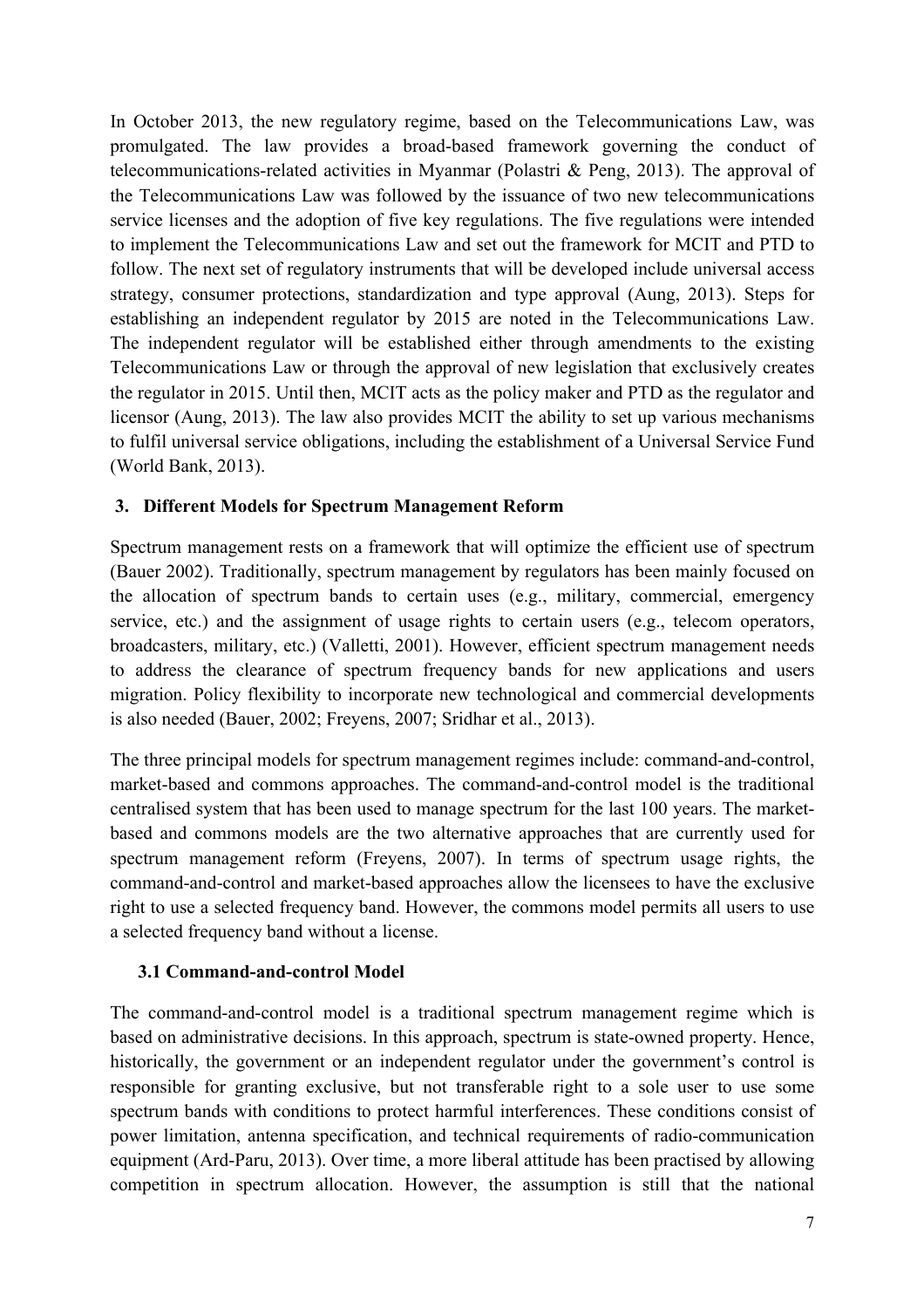government knows best (Bohlin et al., 2008). In this model, spectrum licenses can be allocated in several different ways: first-come-first-served, comparative hearings, lotteries and beauty contests. The most common approaches are first-come-first-served and beauty contests.

#### **3.2 Market-based Model**

The market-based model is a widely used spectrum management regime, which is based on market-based mechanisms and operates in a more open and decentralised basis. In this approach, spectrum is treated as property rights. The licensee is granted exclusive rights to use a specified spectrum, and at the same time, has the right to sell, lease and trade to third parties. Spectrum usage rights are controlled by technical rules with guaranteed interference protection (Hwang & Yoon, 2009). The market-based method comprises spectrum trading and spectrum liberalization. Spectrum trading means "*the spectrum license is transferred between two licensees on the premise that they both provide the same type of service"* (El-Moghazi et al., 2008, p. 3). Spectrum liberalization means that "*the spectrum license is both service and technology neutral, i.e., the sold spectrum can be used to deliver any service with any technology"* (El-Moghazi et al., 2008, p. 3). The assumption of this model is that market forces are the best mechanism to use spectrum efficiently and flexibly (Bohlin et al., 2008). With this model, spectrum licenses are allocated through a market pricing mechanism such as trading, auctions, tenders, administrative pricing and cost-benefit analysis (Freyens, 2007). Auctions are the most popular approach in both developed and developing countries. This approach award licences to the most willing user who values spectrum most highly.

#### **3.3 Commons Model**

The commons model, also known as license-exempt, is a spectrum management regime, which permits all potential users to use frequency unlicensed under certain technical conditions by the regulator (Pattal  $\&$  Zeng, 2008). No one has an exclusive right to use frequency. Spectrum is treated as a public good. Thus, this approach is more decentralised and less bureaucratic, and it is also driven by radical technology innovation such as cognitive radios (Bohlin et al., 2008). The technology itself administrates interference disputes without regulator's involvement and optimizes use of spectrum by operating in the vacant unutilised spectrum frequencies (El-Moghazi et al., 2008). Common spectrum is widely used in day-today activities, such as remote controls, card readers, closed-circuit television (CCTV), navigation systems, Wi-Fi Internet connection, etc. There are two types of common approaches: open access and spectrum sharing. The open access approach allows spectrum access and usage without limitation to the unlimited number of unlicensed users (Freyens, 2007). Spectrum sharing permits unlicensed devices to share spectrum with licensed devices. In another words, some licensed and unlicensed users can share the same spectrum with licensees with a condition that they do not interfere with licensees (Hwang & Yoon, 2009). This method encourages a more efficient use of assigned spectrum.

The advantages and drawbacks of each approach are summarized in the table below.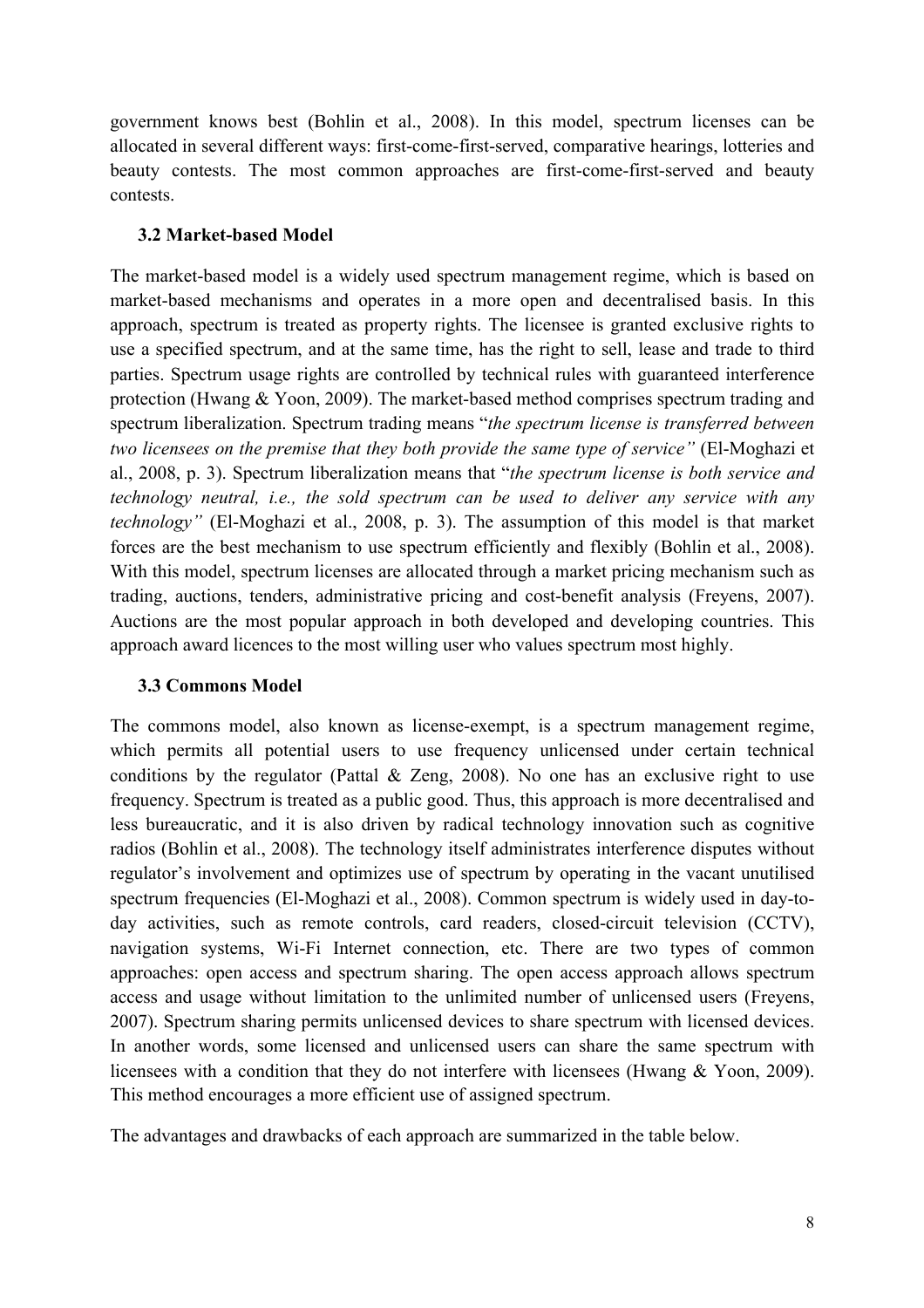|               | Command-and-control                                                                                                                                                                                                                                                                                                                                                                                                                                                                     | Market-based                                                                                                                                                                                                                                                                                                                                                                         | <b>Commons</b>                                                                                                                                                                                                                                                                                                                    |
|---------------|-----------------------------------------------------------------------------------------------------------------------------------------------------------------------------------------------------------------------------------------------------------------------------------------------------------------------------------------------------------------------------------------------------------------------------------------------------------------------------------------|--------------------------------------------------------------------------------------------------------------------------------------------------------------------------------------------------------------------------------------------------------------------------------------------------------------------------------------------------------------------------------------|-----------------------------------------------------------------------------------------------------------------------------------------------------------------------------------------------------------------------------------------------------------------------------------------------------------------------------------|
| Features      | Spectrum allocation and<br>$\blacksquare$<br>conditions of use is<br>administrated by the<br>Government<br>Frequencies within each<br>$\blacksquare$<br>band are assigned to<br>individual users for<br>exclusive or shared use by<br>the Government<br>Harmful interference is<br>$\blacksquare$<br>prevented by detailed<br>technical and operating<br>rules and standards<br>Government knows best<br>$\blacksquare$<br>First-come-first-serve,<br>$\blacksquare$<br>Beauty contests | Individual users are<br>×,<br>assigned exclusive and<br>transferable rights to<br>use specific<br>frequencies, by the<br>government<br>Spectrum may be sold,<br>٠<br>leased, divided or<br>aggregated by the<br>Rights holders<br>Harmful interference is<br>$\blacksquare$<br>prevented by rules and<br>rights of use<br>Market knows best<br>×,<br>Auction, Second<br>٠<br>trading | All users have the right<br>٠<br>to use spectrum<br>Users are subject to<br>٠<br>minimal technical<br>standards to limit<br>interference<br>The right to use of<br>٠<br>technology is barely<br>limited, if at all<br>Interference-free<br>٠<br>operation is not<br>guaranteed<br>Nobody knows best<br>٠<br>Spectrum sharing<br>٠ |
| Advantages    | Mature practice, ample<br>٠<br>experience on which to<br>draw<br>Proven effective in<br>$\blacksquare$<br>preventing harmful<br>interference                                                                                                                                                                                                                                                                                                                                            | Inefficient initial<br>٠<br>assignment and<br>allocation can be<br>corrected<br>Incentives for efficient<br>٠<br>use are created<br>٠<br>Accelerates response to<br>changing technology<br>and demand<br>Enhances transparency<br>٠<br>and reduces<br>opportunities for<br>corruption<br>Reduces regulatory<br>$\blacksquare$<br>burden<br>High flexibility<br>٠                     | Encourages use of<br>٠<br>spectrum-efficient<br>technologies<br>Lowers entry barriers,<br>٠<br>enhances competition,<br>facilitates innovation<br>Reduces some forms of<br>٠<br>anticompetitive<br>behavior<br>Reduces regulatory<br>٠<br>burden<br>High flexibility<br>٠                                                         |
| Disadvantages | No efficient use of<br>$\blacksquare$<br>spectrum; create spectrum<br>divide<br>Distort the opportunity<br>٠<br>cost of spectrum<br>Open to abuses in<br>٠<br>allocation<br>Discourage the<br>$\blacksquare$<br>development of new<br>technologies and services<br>Expensive – regulatory<br>٠<br>costs are high<br>Prevent new entry<br>٠                                                                                                                                              | Excessive market<br>$\blacksquare$<br>power<br>Spectrum hoarding<br>٠<br>High transaction costs<br>$\blacksquare$<br>and inefficiencies<br>Fairly expensive to<br>٠<br>regulate trading<br>Registries of owners,<br>٠<br>trades and prices are<br>required                                                                                                                           | High congestion and<br>٠<br>Interference<br>Reduce the<br>٠<br>performance due to<br>overused<br>Irreversibility of<br>٠<br>deregulation<br>Create uncertainties<br>٠<br>about dispute resolution<br>The government losses<br>٠<br>related revenues                                                                               |

Table 4. Brief details of spectrum management approaches

Source: Geiss (2004); Bohlin et al.(2008); Wellenius and Neto (2008)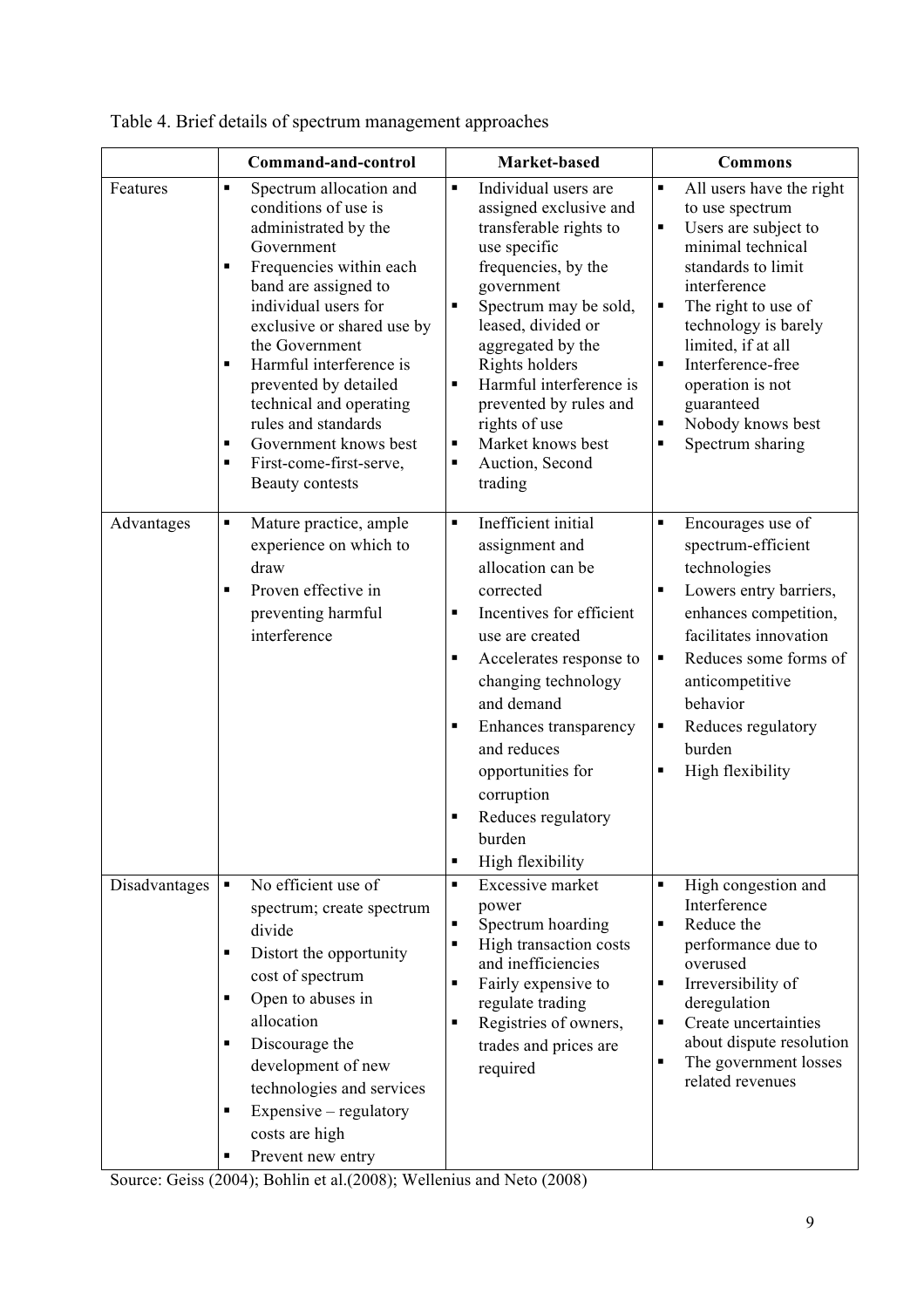#### **4. Spectrum management in Myanmar**

After the Myanmar Telegraph Act was passed in 1885, all radio communication activities in Myanmar were prohibited. Radio communication licenses were needed for the right to use the radio communication services. Authorization was granted by MCIT. In addition to the State-Owned Economic Enterprise Law enacted in 1989, MCIT gained more power of control over the country's telecommunication sector. Later on, MCIT used the Wireless Telegraphy Act, promulgated in 1934, to manage its spectrum. Initially, frequency allocation and assignment was made by MCIT. After 1972, spectrum was regulated and allocated on an administrative basis by PTD. PTD controlled the use of spectrum in deploying its network and resolving interference issues (Goeres et al., 2013).

Spectrum allocation and spectrum assignments were made on a first-come first-serve basis and priority was given to the incumbent operator MPT and national interests. The National Table of Frequency Allocations was established in August 2001. Since MPT was the sole operator in Myanmar, it controlled the provision of public land mobile services in Myanmar. Therefore, the major bands were assigned to MPT for its 2G and 3G mobile services, as shown in Table 5 (MCIT, 2013a).

| <b>Frequency Band</b>         | <b>Assigned User</b> | <b>Current Use</b> | <b>Bandwidth (MHz)</b> |
|-------------------------------|----------------------|--------------------|------------------------|
| <b>450 MHz</b>                | <b>MPT</b>           | <b>CDMA 450</b>    | $2 \times 3.75$        |
| <b>800 MHz</b>                | <b>MPT</b>           | <b>CDMA 800</b>    | $2 \times 10$          |
| <b>900 MHz</b>                | <b>MPT</b>           | <b>GSM 900</b>     | $2 \times 25$          |
| $1800 \text{ MHz}^{\text{a}}$ | <b>MPT</b>           | <b>LTE Trial</b>   | $2 \times 20$          |
| <b>2100 MHz</b>               | MPT                  | WCDMA              | $2 \times 15$          |

Table 5. Spectrum assignment for MPT

a. Note that 1800 MHz band spectrum is not formally assigned to MPT, just for trial use.

Source: MCIT (2013a)

Under the military regime, the government controlled entry and limited licences arbitrarily. Foreign nations were not allowed to apply for a licence. This led to a high cost for services, relative poor coverage and lack of choice for consumers. In terms of spectrum management, there was an absence of monitoring and no defined mechanism to protect assigned frequencies. Management policies did not take into account changes in technology, business practice and economic policy. In addition, valuable spectrum was severely under-utilized (ITU, 2012). After the election in 2010, the government decided to reform its telecom sector and spectrum management to encourage competition. Major changes occurred in Myanmar's telecommunication sector during 2012 and 2013.

In January 2013, Myanmar's government announced plans to liberalize its telecom sector. The spectrum management reform was initiated with the issuance of two nationwide telecomoperating licenses by June 2013. The government permitted both international and national companies to participate in the tender. The licence process was proceeded by a 'beauty contest,' and interested parties were invited to submit an Expression of Interest (EoI) by the end of January 2013. The criteria for qualification included the following: applicants needed to have least four million subscribers in one or more countries and needed annual gross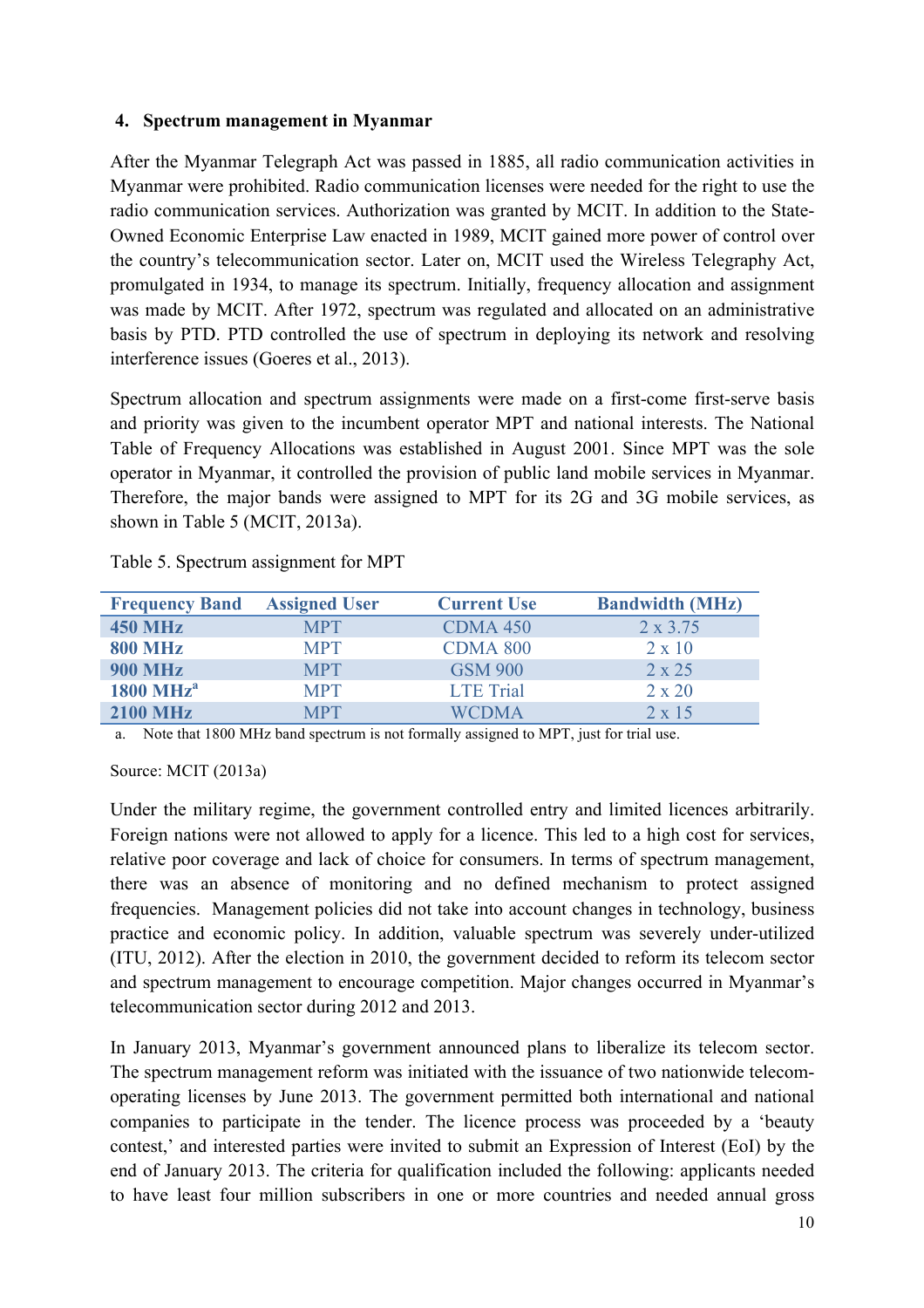revenues of at least USD 400 million, or hold a minimum 50.1% stake in an operator that met those requirements. In April 2013 the government announced that 12 companies out of 23 bids passed pre-qualification. Pre-qualifiers then submitted applications to the committee (Evans, 2013).

During the process, the government selected an international consulting company to help with selection criteria of the beauty contest. The selection qualifications were based on technical and financial scores. The technical selection criteria consist of eight categories, including network rollout, customer care and social responsibility capabilities, while the financial selection was mainly based on the licence fee offer. The two winning operators were required to have a technical score of 67% and a financial score of 33%. In June 2013, the government announced Telenor and Qatar's Ooredoo had won the mobile licenses. At the same time, France Telecom-Orange and Marubeni Corporation were selected as backup applicants in case any of two winning operators failed to fulfil the post-selection requirements. The licences were awarded with a 15-year term and 10-year renewal and fee of USD 500 million. However, the licences were delayed by the parliament until the beginning of 2014 because the new telecommunications law was not yet passed. The other reason was MPT was looking for a foreign partner before issuing mobile license to compete with the other three operators. In January 2014, four mobile licenses were issued in Myanmar: two to foreign operators (Telenor and Ooredoo) and two to native operators MPT and YTP (Evans, 2013; Fife, 2014).

Regarding activities on radio spectrum management, the PTD has drawn up the Myanmar National RF Spectrum Allocation Plan with the assistance of the ITU (Nomura Research, 2012). The government also adopted many ITU-R recommendations on RF channel management on all major bands. Furthermore, the new National Table of Frequency Allocations has been updated according to the international Table of Frequency Allocations stated in Article 5 of the Radio Regulations (RR-2012). As part of the allocation of licenses to other operators, the ITU suggested that a refarming of certain spectrum is required to enable the entry of new competitors into the Myanmar mobile market. Such a refarming entails reassigning the current 900 MHz spectrum allocated to MPT and reallocating the assignment of D-AMPS spectrum in the 800 MHz band for 3G services (ITU, 2012). Hence, PTD requested MPT to free up 2 x 10 MHz in the 900 MHz band by the end of 2013. However, no changes were proposed to the mobile service in the 800 MHz band. The two blocks of 2 x 5 MHz spectrum in the 900 MHz band and two blocks of 2 x 10 MHz spectrum in the 2100 MHz band were assigned to the two new operators, Telenor and Ooredoo. The second Myanmar operator, YTP was also assigned the same bands as the other two new operators, whereas, MPT has maintained possession of its existing spectrum, except for the 900 MHz band (MCIT, 2013a).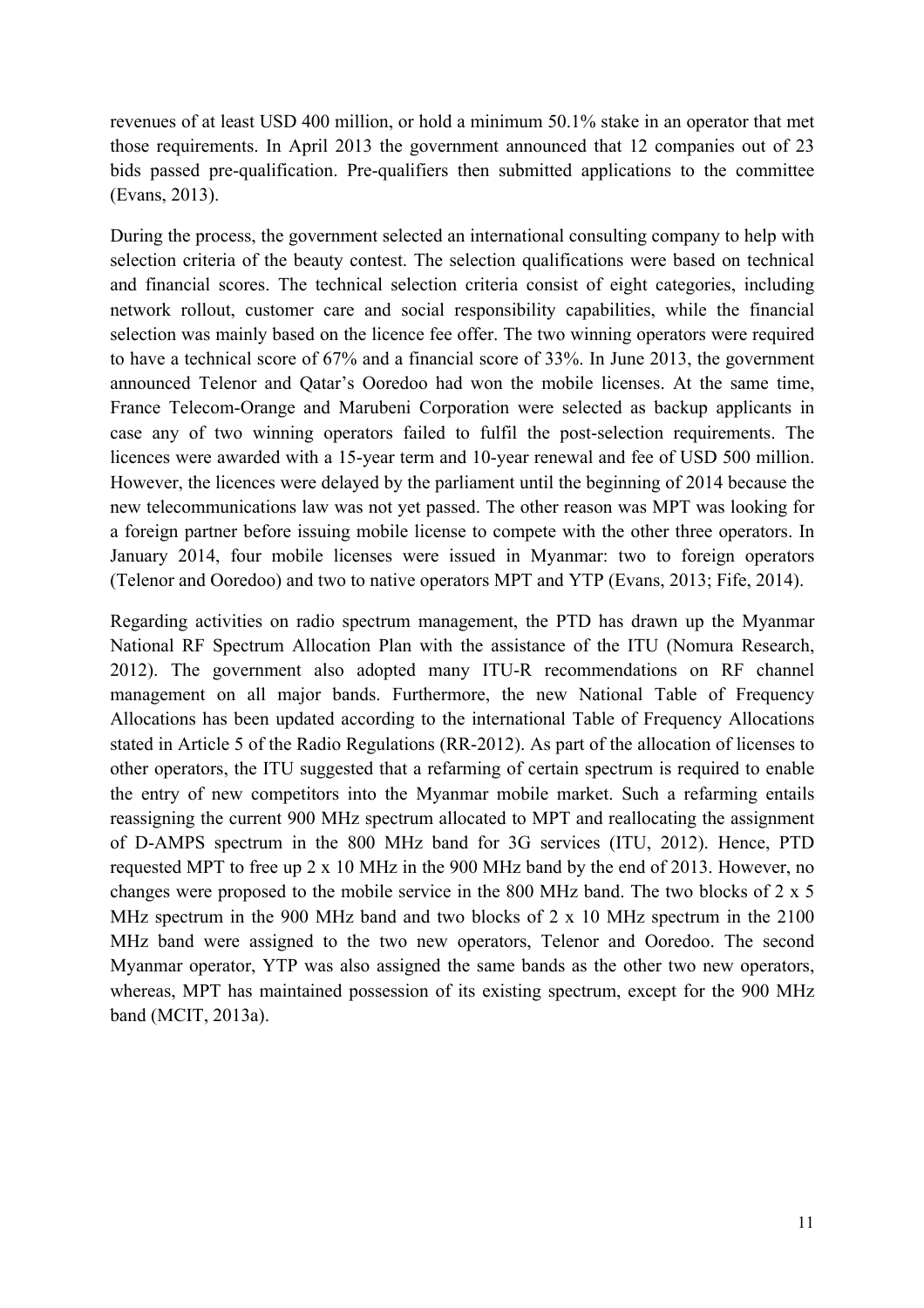| <b>Operator</b>                               | <b>Frequency</b><br><b>Band</b>                           | <b>Bandwidth</b><br>(MHz)    | <b>Duration</b> | <b>License Fees</b><br>(USD) | <b>Purpose of</b><br><b>Use</b> |
|-----------------------------------------------|-----------------------------------------------------------|------------------------------|-----------------|------------------------------|---------------------------------|
| <b>Telenor</b>                                | <b>900 MHz</b><br>2100 MHz                                | 2x5 MHz<br>$2 \times 10$ MHz | 15 years        | 500 million                  | 2G<br>3G                        |
| <b>Ooredoo</b>                                | <b>900 MHz</b><br>2100 MHz                                | 2x5 MHz<br>$2 \times 10$ MHz | 15 years        | 500 million                  | 3 <sub>G</sub>                  |
| $\mathbf{YTP}^{\mathbf{a}}$<br>$\mathbf{v}$ . | <b>900 MHz</b><br>2100 MHz<br>$\mathbf{m}$ 1 $\mathbf{m}$ | 2x5 MHz<br>$2 \times 10$ MHz |                 |                              |                                 |

Table 6. Spectrum assignment to new operators

a. Yatanarpon Teleport.

Source: MCIT (2013a); Morris (2014)

Along with the Telecommunications Law, the spectrum rules were established in December 2013. The objective of these spectrum rules is to create a simple, liberalized, transparent, and non-discriminatory spectrum management framework that promotes harmonization, efficient use of the spectrum resource and encourages innovation. The spectrum rules are aimed to implement the Telecommunications Law and provide a clear and simple transition to a more transparent licensing regime. The current spectrum rules address spectrum property rights, trading, license-exempt as well as spectrum sharing. As for license mechanisms, auction, tender and fixed price methods will be used. One or a combination of these methods can be used in the allocation of spectrum licences to the operators (MCIT, 2013b). For efficient use of spectrum, spectrum sharing is permitted in such a way that a licensee can sub-license their spectrum to other users. In addition, the spectrum rules also state that a National Frequency Assignment Register will be created to monitor and administrate the spectrum use and the ministry will create and update its National Table of Frequency Allocations at least every five years (MCIT, 2013a).

#### **5. Discussions and Policy Recommendations**

In Myanmar, spectrum resources are managed by the command-and-control approach. Traditionally spectrum was usually allocated on a first-come-first-serve basis, subject to MPT fulfilment of certain technical criteria without consideration of spectrum scarcity. As for the recent spectrum allocation to the new operators, the government did not hold auctions, even though the reform in spectrum management policy was in progress. Instead, spectrum was allocated through a 'beauty contest' regime. Next, a flexible spectrum management regime, which addresses both market-based and common methods, was established in Myanmar to encourage efficient use of spectrum such as implementation of technology and service neutrality, spectrum property right and trading, spectrum sharing and monitoring and promoting increased spectrum utilisation.

The spectrum management reform in Myanmar is going through a transition from the government-based approach to the market-based approach. Lehr (2005) and Bohlin et al. (2008) claim that a mixed approach of spectrum regime is better to avoid the uncertainty,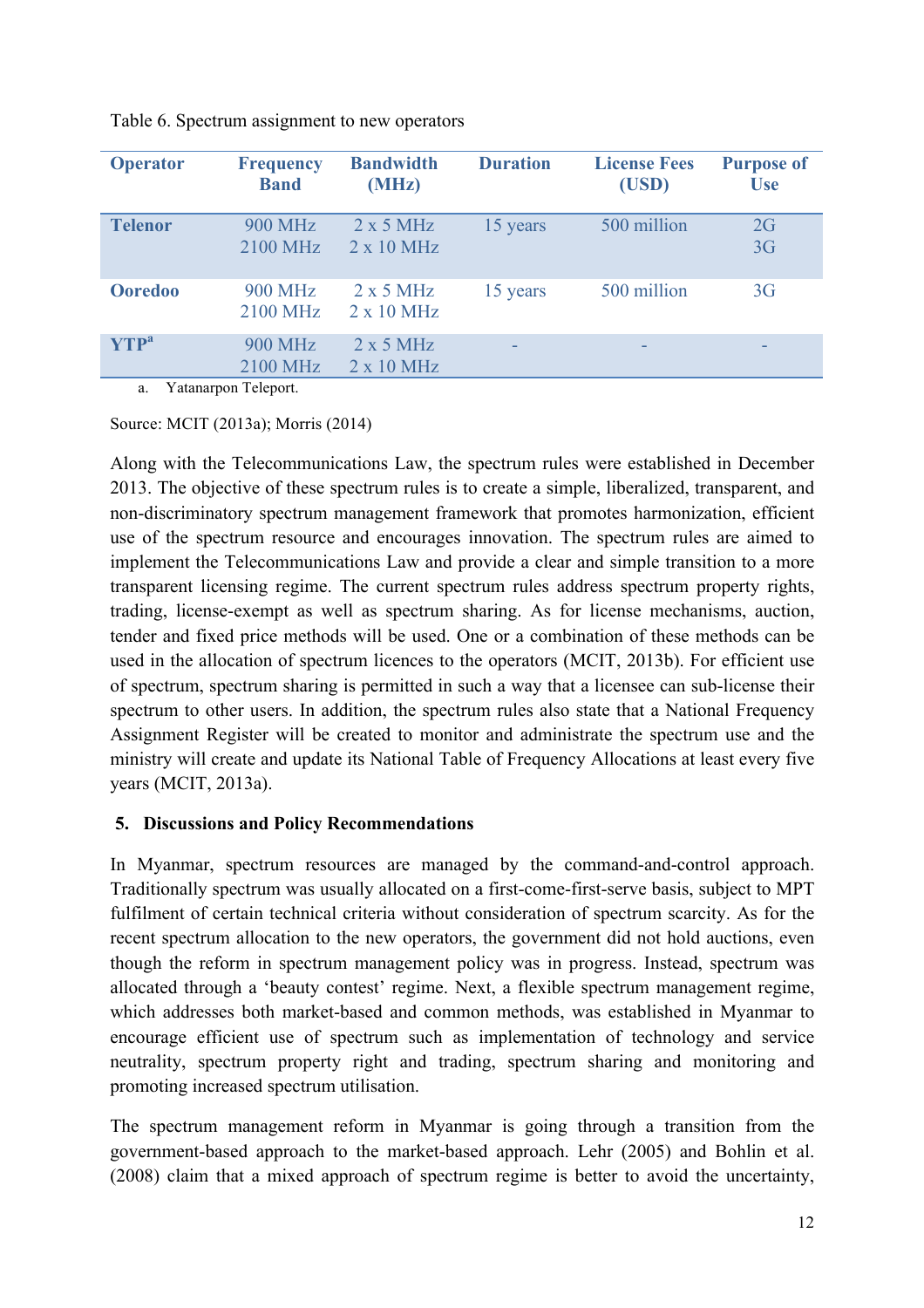promote competition, neutrality and flexibility, maintain harmonisation and protect interference. However, El-Moghazi et al. (2008) argues that the improvement of existing legacy spectrum policy in developed and developing countries is needed before its possible to adopt new policy that affects spectrum demand and supply balance. This could lead to delay in adopting either market-based or common regime. For example, the UK went through a long transition from a command-and-control approach to market-based approach, due to the resistance by powerful incumbent interests (Pattal & Zeng, 2008). Hence, the government should have a strong, committed regulatory environment in place before embarking on a transition.

Even though Myanmar's government has adopted best practices such as spectrum harmonization, technology neutrality and the presumption of license renewal, there is a lack of contiguous spectrum, which will discourage the rollout of new technology. By creating a spectrum roadmap, setting a clear assignment plan for future spectrum release and making it public, this will increase the operators' confidence to invest in future growth, fuelling innovation, jobs and economic dynamism in the sector. In terms of policy leapfrogging to accommodate current technologies, the Ministry should consider the costs and administration of future network infrastructure and align its spectrum band plans with those in the neighbouring countries, particularly the proposals regarding use of the 700 MHz band for 4G, by the Asia Pacific Telecommunity.

According to Chapter 4 of the Telecommunications Law, MCIT remains the authority to control and manage the frequency spectrum and satellite orbital positions; determine a national frequency spectrum plan and prescribe rules and regulations on matters concerning access to and interconnection of network facilities. In addition, an independent regulator has not yet been established in Myanmar. Until 2015, the PTD will act as regulator, operating under the Ministry. Hence, Myanmar's spectrum policy is still government-driven, even though the Ministry and PTD are trying to show transparency through public consultation. This affects the implementation of the spectrum scheme for the benefit of the stakeholders. By looking at the recent spectrum allocation, MPT retains its existing spectrum bands such as 450 MHz, 800 MHz, 900 MHz and 2100 MHz, whereas, only the 900 MHz and 2100 MHz spectrum bands are assigned to the new operators. One could question the goal of creating liberalized, transparent and non-discriminatory spectrum management framework.

Myanmar has the opportunity to make efficient use of each band and make processes easier. It is vital that spectrum resources are well-managed and utilized. To be able to provide the best value in the coming years, the most attractive bands should be properly planned and structured. Moreover, the use of future technologies should be accommodated. Operators should preferably have both flexibility and opportunity to make efficient use of resources. Regulators should set openly a clear assignment plan for the future release of spectrum; ensure efficient slot design and a technology-neutral regime in order to assure proper planning and structuring.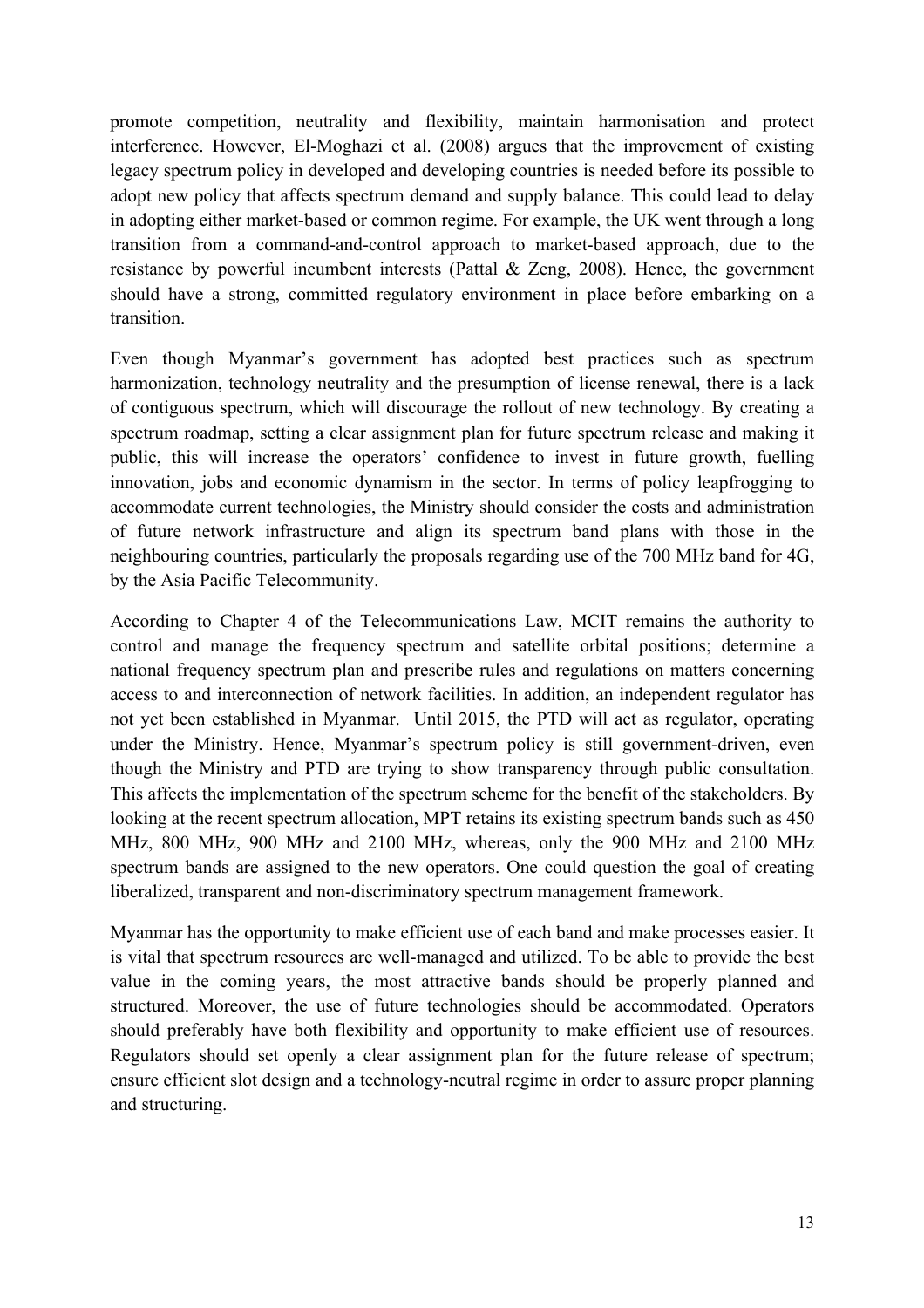#### **6. Implications for Future Research**

In terms of spectrum management reform, Myanmar is at the initial stages of transition from the traditional administrative approach to the market-based approach. Liberalized spectrum management policies have been established, however, these policies have not yet been put into action. Hence, many challenges and obstacles are ahead for Myanmar in implementing its current spectrum policies. According to Wellenius and Neto (2005), El-Moghazi et al. (2008) and Sridhar et al. (2013), weak governance, government security concerns, incomplete infrastructure networks, high transaction costs, weakness of the enforcement system and large rural populations with minimal service are among the obstacles faced by most emerging countries during their implementation of market-based mechanisms. Further study on challenges that will be faced by Myanmar is needed to provide the fullest understanding of the situation and a realistic view of how Myanmar's government and policymakers can best design and implement the spectrum policies that are suitable for the country's telecom environment.

Furthermore, Minervini's (2014) study on spectrum policy reforms in some liberalizing countries showed that most countries, that were surveyed, had transitioned gradually from centralized common-and-control regulation to a more flexible, decentralized market-based mechanism for spectrum regulation. To deploy various policy actions effectively, each country had gone through different learning processes at different speeds. They implemented reform process and suggested policy changes through their experiences. In addition, careful examination of relative merits of spectrum in specific contexts is needed to designing effective policies. Many emerging countries are reproducing best practices from advanced countries. In reality, not all the best practices are applicable to developing countries. Wellenius and Neto (2005) and Minervini (2014) show that policy actions cannot be embraced directly from one country to another country as the path of change may vary country by country. Hence, additional research on the path of specific reform in Myanmar is desired after the government has put its spectrum policy into action.

Another interesting area for study of spectrum management in Myanmar is the release of digital dividend spectrum to respond to the growing demand for wireless communication services in the future, particularly in rural areas. Digital dividend is very attractive among regulators, broadcasters and operators due to its special characteristics, that is, radio signals in its low frequency band can travel further distances than higher frequency signals. Since digital dividend spectrum gives higher coverage and is less affected by other obstacles, it is suitable to provide long range mobile broadband coverage in rural areas and increase indoor coverage in urban areas. In developing countries, digital dividend is attractive due to the limited availability of fixed broadband services, especially in rural areas (Yin et al., 2012).

Institutional capacity is also a critical issue for Myanmar. The current regulatory environment in Myanmar is complex and contains a wide level of involvement. The government has limitations in its abilities to coordinate, leading to lengthy processes that hinder operator's planning processes. The current challenges that Myanmar telecom industries, foreign operators and investors are facing, are significant. In theory, Myanmar has the advantage to leapfrog, learn lessons and avoid mistakes from other markets. In practical application, there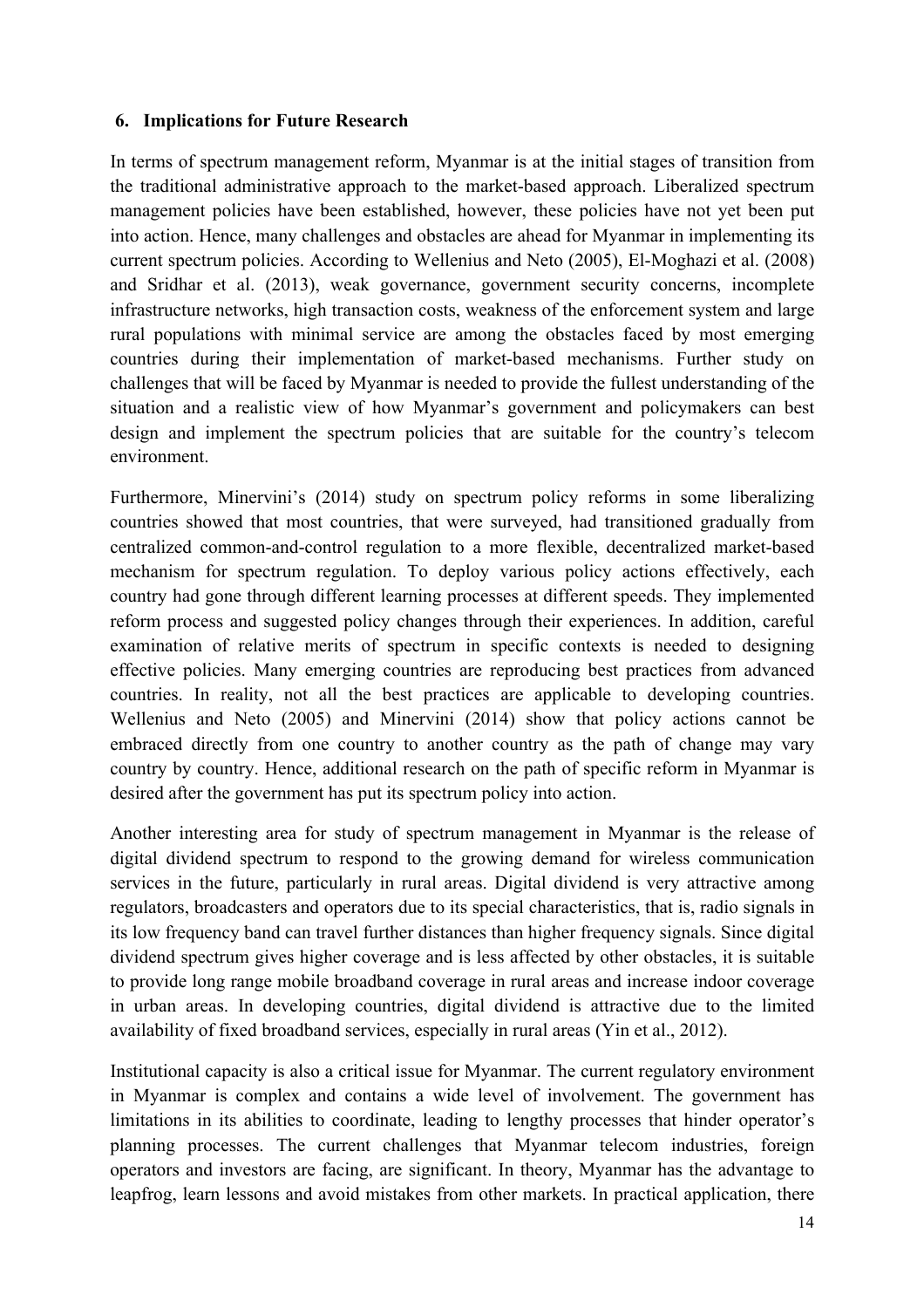still remains a question of the government's willingness and abilities to address these issues regardless of the complexities of existing bureaucracies, social and political forces. From the government's perspective, it needs time to reform, organize and allocate its resources to create growth, while investor's need to see progress which will take time. As in all markets, successful reform in Myanmar depends on careful policy considerations. Myanmar provides a useful setting for further research of the impact of liberalization on telecom carriers and society, the digital divide and the development of telecom and broadband policy.

#### **7. Conclusions**

Myanmar is at the dawn of a new era. It can gain benefits from improved use of its spectrum and adopting efficient spectrum management policies. This study provided several insights on telecom regulatory background and current spectrum management reform in Myanmar. It found that a few basic laws were established a long time ago in Myanmar. However, major policy changes were occurred in recent two years. As for spectrum management reform, it is going through its transition stage from the traditional administrative approach to the marketbased approach. Liberalized spectrum management policies have been issued, but not yet implemented. Hence, the study argues that, to alleviate the transition process, the government should have a strong, committed regulatory environment in place before embarking on a transition. In addition, it also argues that the government should allocate the most attractive bands and accommodate the use of future technologies in order to provide the best value in the coming years. Finally, this paper provides suggestions for future work on liberalization, the digital divide, the development of telecom and broadband policy and specific reform in Myanmar. For instance, a robust and competitive telecommunications regime through liberalization has a huge role to play in bringing prosperity to the entire nation. In addition, further study on challenges that will be faced by Myanmar could help the government to design and implement the spectrum policies that are suitable for the country's telecom environment.

#### **References**

- Ard-Paru, N. (2013). *Implementing spectrum commons: Implications for Thailand*. Ph.D. Thesis. Gothenburg, Sweden: Chalmers University of Technology.
- Aung, Z. (2013). *Telecom Regulatory in Myanmar*. Presentation at Sustainable Conformity Assessment Joint ITU-UNIDO Forum on for Asia-Pacific Region. Yangon City, Republic of Union of Myanmar, 25-27 November 2013.
- Bauer, J. M. (2002). A comparative analysis of spectrum management regimes. Retrieved from http://www.ictregulationtoolkit.org/en/Document.2298.html.
- Bohlin, E., Björkdahl, J., Blackman, C., & Forge, S. (2008). Assessment of spectrum management options: Evaluation of selected Swedish spectrum management cases. *Proceedings of the 17th Biennial Conference of the International Telecommunications Society*, Montréal, 24-27 June, 2008.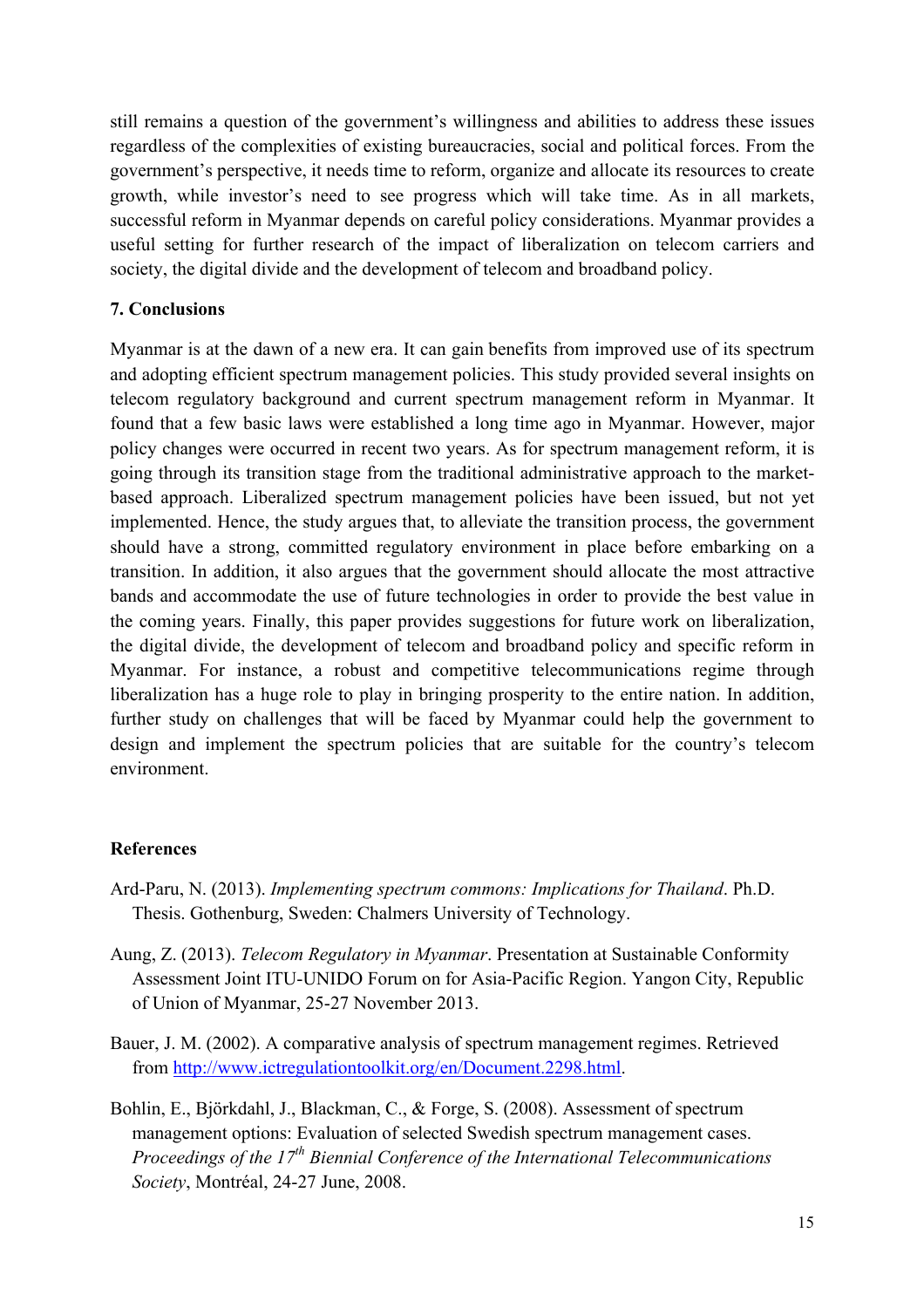- Bushell-Embling, D. (January 13, 2014). Myanmar's MPT Likely to Partner with KDDI. TelecomAsia.net.
- Cave, M., Doyle, C., & Webb, W. (2007). *Essentials of modern spectrum management*. Cambridge: Cambridge University Press.
- Chhor, H., Dobbs, R., Hansen, D. N., Thompson, F., Shah, N., & Streiff, L. (2013). *Myanmar's moment: Unique opportunities, major challenges*. McKinsey Global Institute. Retrieved from http://www.mckinsey.com/insights/asia-pacific/myanmars\_moment.
- Economist. (September 28, 2013). Mobile banking in Myanmar: Leapfrog spotting. Retrieved from http://www.economist.com/news/finance-and-economics/21586841-mobile-phonesmay-regenerate-countrys-withered-banking-system-leapfrog-spotting.
- El-Moghazi, M. A., Digham, F., & Azzouz, E. (2008). Radio spectrum policy reform in developing countries. *Proceedings of 3rd IEEE Symposium on New Frontiers in Dynamic Spectrum Access Networks* (pp. 1–8). DySPAN 2008, Chicago, IL. 14-17, October, 2008.
- Evans, P. (2013). *Myanmar (Burma) telecoms, mobile and internet* (19th edition). (No. PBD913019). Paul Budde Communication Pty Ltd.
- Faulhaber, G. R. (2005). The question of spectrum: Technology, management, and regime change. *Journal of Telecommunications and High Technology Law*, *5*(1), pp. 111–158.
- Fife, E. (Ed.) (2014). *Myanmar: Telecoms Last Frontier* (Pacific Telecommunications Council Broadband Reports, No. 2). Honolulu, HI: Pacific Telecommunications Council.
- Fink, C. (2009). *Living in silence in Burma: Surviving under military rule* (Second Ed.). New York, NY: Zed Books.
- Freyens, B. (2007). The economics of spectrum management: A review. Paper commissioned by the Australian Communication and Media Authority (ACMA). Retrieved from http://www.acma.gov.au/webwr/aca\_home/publications/reports/spectrum%20- %20final%20draft%20-%203.pdf.
- Freyens, B. P. (2009). A policy spectrum for spectrum economics. *Information Economics and Policy*, *21*(2), pp. 128–144.
- Geiss, A. (2004). EC issues of spectrum policy relevant to the civil/military relationship [Powerpoint slides]. European Commission, DG Information Society Radio Spectrum Policy, B4. Retrieved from http://www.powershow.com/view1/89e06- ZDc1Z/EC\_Issues\_of\_Spectrum\_Policy\_Relevant\_to\_the\_CivilMilitary\_Relationship\_po werpoint ppt presentation.
- Goeres, J., White, N., & Tun, C. (2013). Myanmar the next Asian telecommunications Greenfield?. Deloitte Southeast Asia Ltd.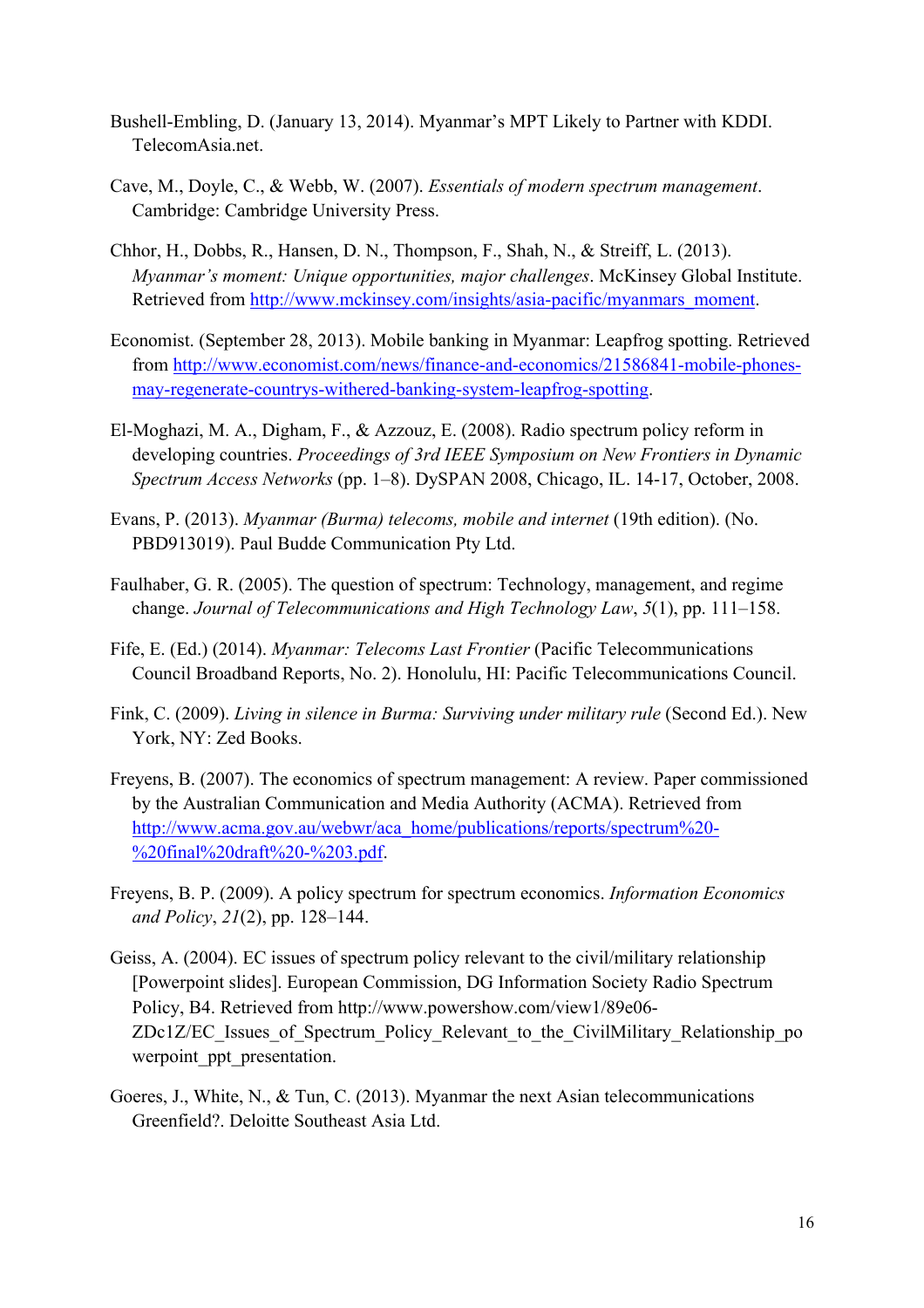- Hwang, J., & Yoon, H. (2009). A mixed spectrum management framework for the future wireless service based on techno-economic analysis: The Korean spectrum policy study. *Telecommunications Policy*, *33*, pp. 407–421.
- International Telecommunications Union (ITU). (2012). *Wireless broadband master plan for the union of Myanmar*. Switzerland: ITU.
- Labbé, B. R. (2010). ICTs and Burma: A contextual analysis. Colorado, USA: University of Colorado Boulder.
- Lehr, W. (2005). Dedicated lower-frequency unlicensed spectrum: The economic case for dedicated unlicensed spectrum below 3 GHz. New America Foundation, Spectrum Policy Program, *Spectrum Series Working Paper* No. 9, July 2004.
- Martin, B. L., & Jayakar, K. (2013). Moving beyond dichotomy: Comparing composite Telecommunications regulatory governance indices. *Telecommunications Policy*, *37*(9), 691-701.
- Minervini, L. F. (2014). Spectrum management reform: Rethinking practices. *Telecommunications Policy*, *38*(2), pp. 136–146.
- Ministry of Communications and Information Technology (MCIT). (November 4, 2013a). Public Consultation Document on Proposed Rules for the Telecommunications Sector Relating to Licensing, Access and Interconnection, Spectrum, Numbering, and Competition [Documents]. Retrieved from http://www.myanmarpublicconsultation.com/Nov2013/wp-content/uploads/2013/11/1- MCIT-Public-Consultation-Document-11113.pdf.
- Ministry of Communications and Information Technology (MCIT). (December 23, 2013b). Spectrum Rules [Documents]. Retrieved December 2013, from http://www.mcit.gov.mm/sites/default/files/3%20-%20MCIT%20- %20Final%20Spectrum%20Rules%20-%20122213%20CLEAN-1.pdf
- Morris, A. (January 30, 2014). Telenor, Ooredoo finally sign Myanmar licenses. Telecoms EMEA. Retrieved from http://www.fiercewireless.com/europe/story/telenor-ooredoofinally-sign-myanmar-licences/2014-01-30.
- Nomura Research. (March 14, 2012). Asia Telecoms, Myanmar—an untapped telco market: the appeal of 60 mn people but less than 3mn mobile users. Retrieved from http://www.iflr.com/pdfs/newsletters/Asia%20Telecoms%20-%20Myanmaran%20untapped%20telco%20market%20(14%20Mar%202012).pdf.
- Pattal, M., & Zeng, J. (2008). Spectrum management reforms: A step towards a flexible spectrum management. *Proceedings of the 4th International Conference on Wireless Communications, Networking and Mobile Computing (pp. 1–5).* WiCOM '08, Dalian, 12-14 October, 2008.